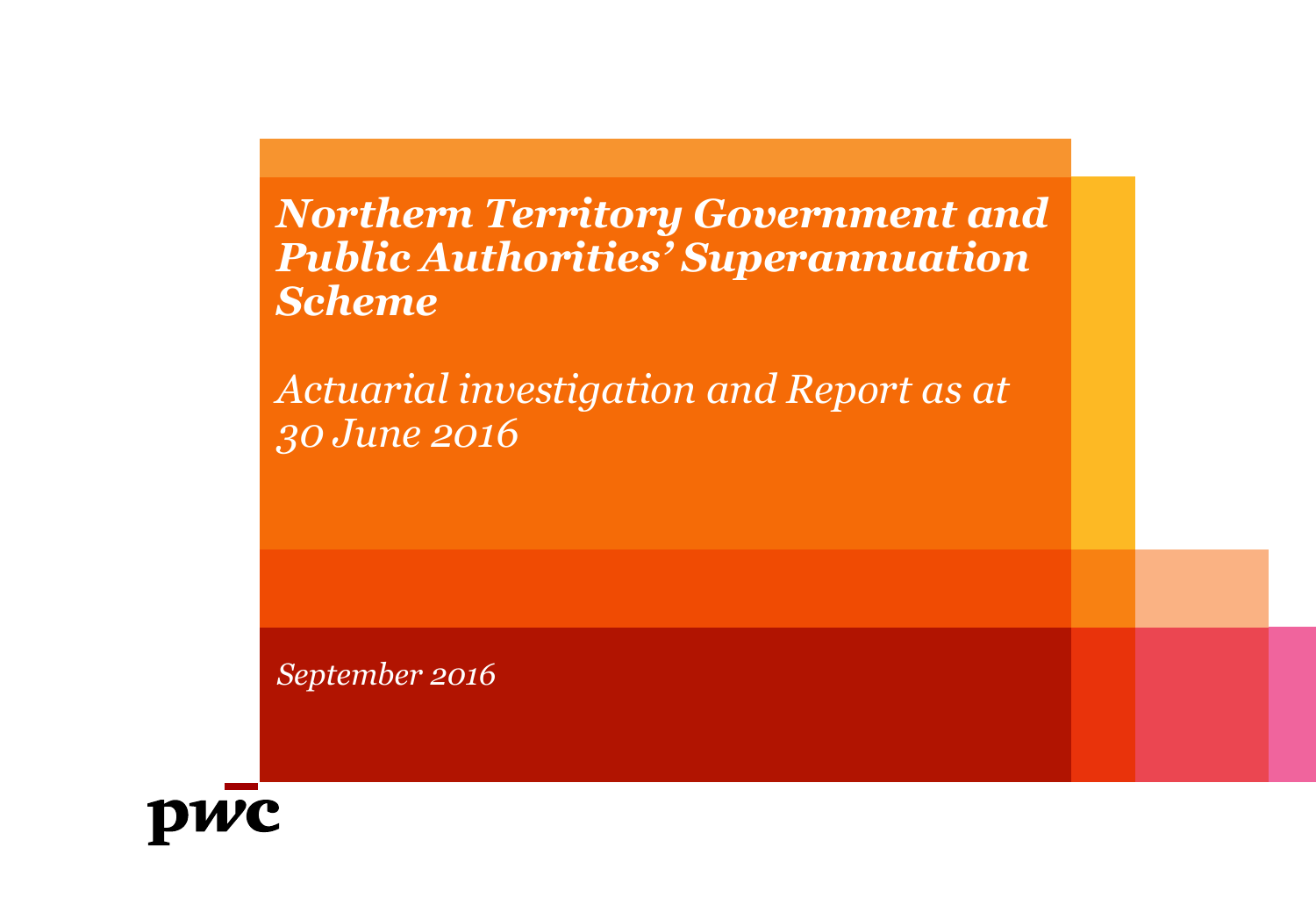# *Scope and background*

The report meets the requirements of the Northern Territory of Australia Superannuation Act

| <b>Area covered</b>                     | <b>Comments</b>                                                                                                                                                                                                                                                                                                                                                          |
|-----------------------------------------|--------------------------------------------------------------------------------------------------------------------------------------------------------------------------------------------------------------------------------------------------------------------------------------------------------------------------------------------------------------------------|
| Purpose and scope of report             | • Prepared at request of the Commissioner of Superannuation<br>Report is at 30 June 2016<br>Previous report at 30 June 2013, also prepared by Catherine Nance (FIAA) dated September 2013<br>Report covers the unfunded employer financed benefits only, with the next report due no later than<br>30 June 2019                                                          |
| Background and governing<br>legislation | Report covers NTGPASS (a contributory lump sum scheme closed to new members from 9 August 1999)<br>NTGPASS established by the Superannuation Act as amended<br>Since the previous report the benefits remain unchanged                                                                                                                                                   |
| <b>Taxation and compliance</b>          | • NTGPASS is an exempt public sector superannuation scheme<br>Under SIS legislation treated as complying for concessional taxation and superannuation guarantee purposes<br>NTGPASS complies with national superannuation standards under the Heads of Government Agreement                                                                                              |
| <b>Statement of Compliance</b>          | Our advice to you constitutes Prescribed Actuarial Advice as defined in the Code of Professional Conduct (the<br>code) issued by the Institute of Actuaries of Australia and our advice complies with the Code in this respect<br>The report has been prepared in accordance with Professional Standard 400, issued by the Institute of<br><b>Actuaries of Australia</b> |

Catherine Nance FIAA Retirement Income and Asset Consulting Authorised Representative (#265248) of PricewaterhouseCoopers Securities Ltd

Cothern Jame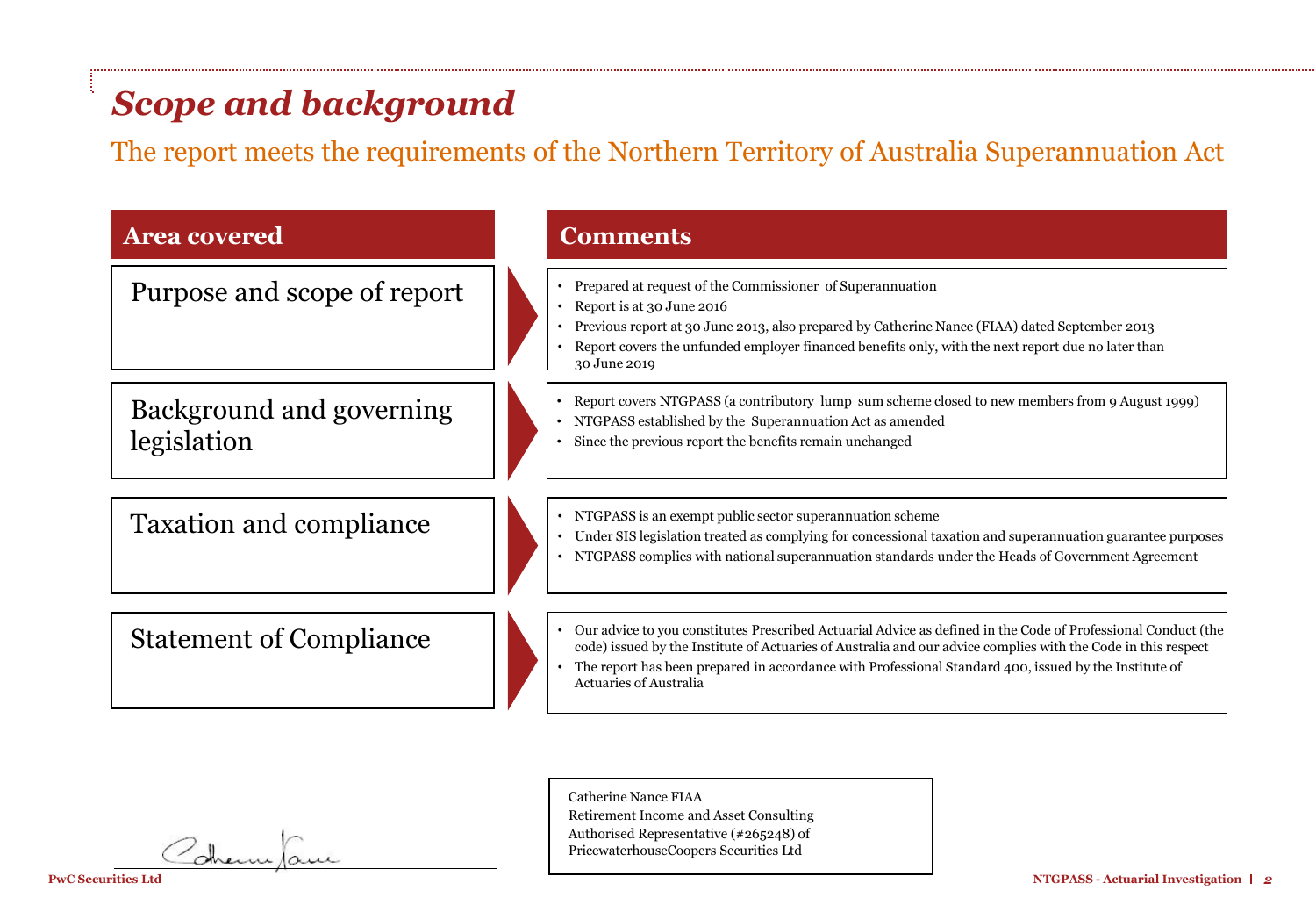

# Summary of results as at 30 June 2016

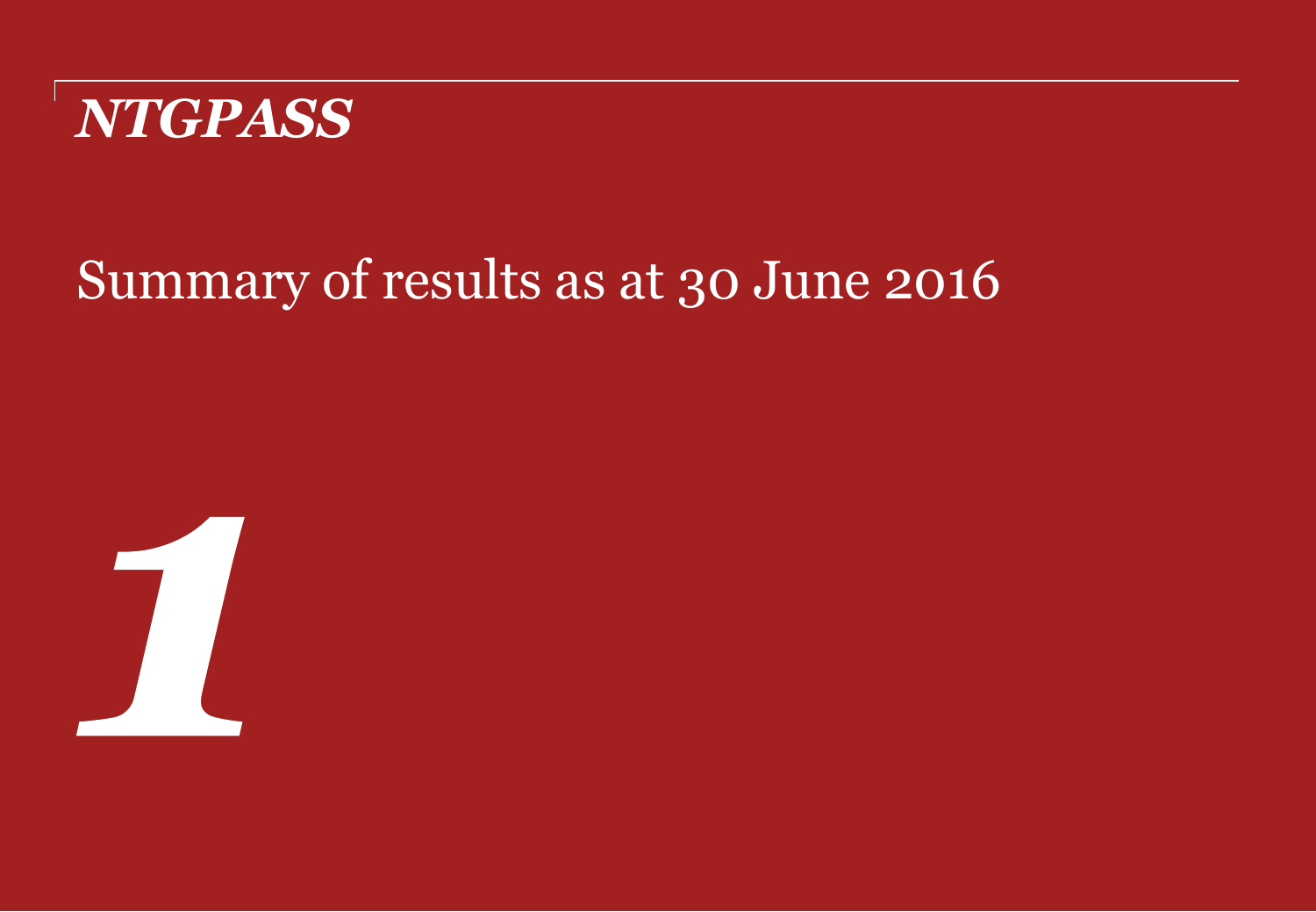# *NTGPASS Accrued Liability*

The schemes liability has increased by \$88 million (9%) since 30 June 2013. This is mainly due to the change in discount rate from 3.8% to 2.0% per annum.

### **Movement in liability \$m Main reasons**



**Reconciliation to 30 June 2016**

- The liability increased from \$948 million in 2013 to \$1,036 million in 2016 (\$88 million increase) mainly due to:
	- Expected increase due to further accrual (\$20 million)
	- Change in discount rate (3.8% pa in 2013 to 2.0% pa in 2016) (\$142 million)

Partially offset by;

- Change in salary increase assumption from 4.5% pa in 2013 to 3.0% in 2016/17 and 4.0% pa thereafter (\$64 million)
- lower than expected salary/FAS increases over 3 years (\$21 million)
- The Vested Benefits as at 30 June 2016 are \$887 million.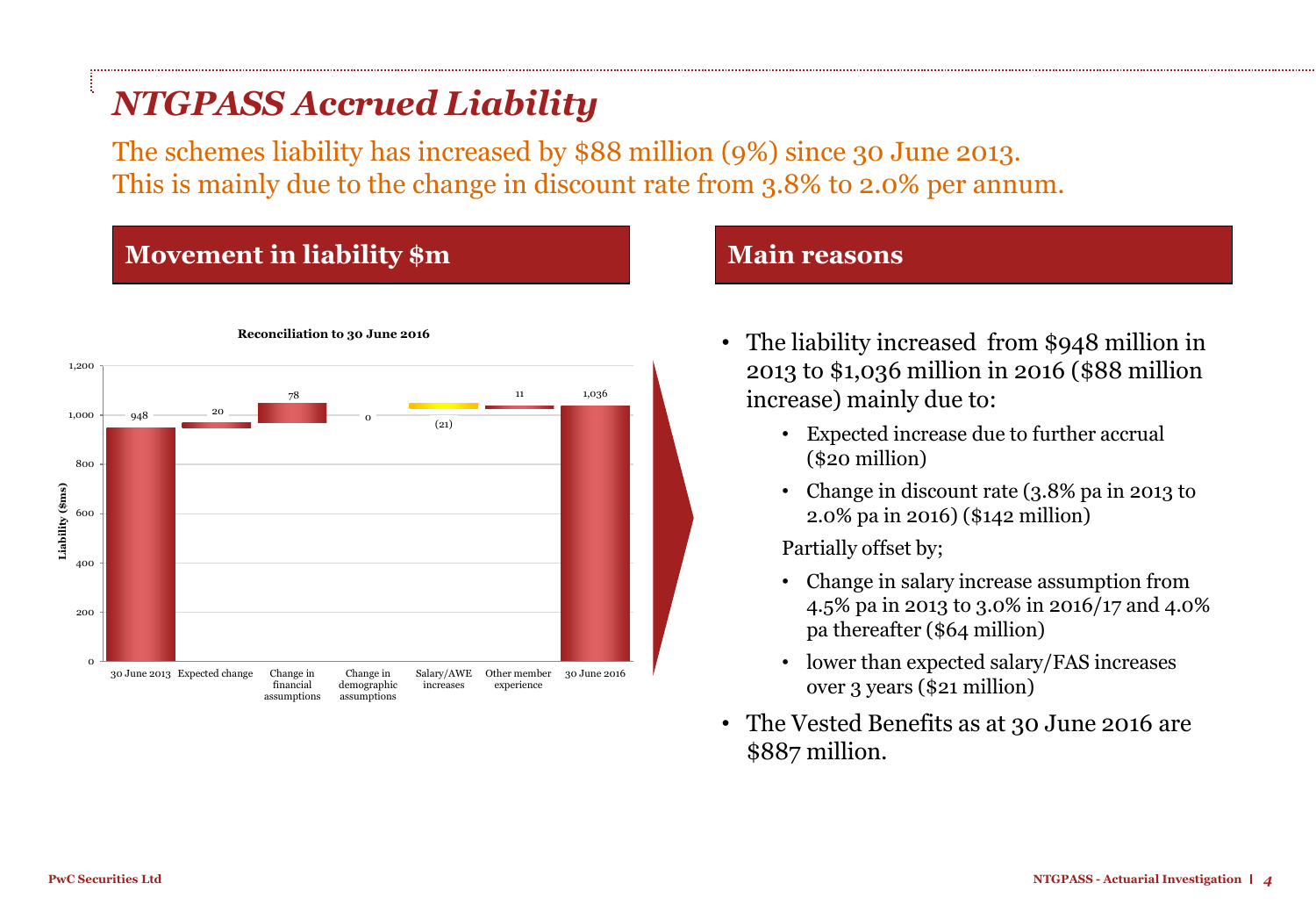# *NTGPASS Projected Accrued Liabilities and Cash flows*

As at 30 June 2016, the value of Northern Territory's liability for NTGPASS was \$1,036 million.

## **Projected Accrued Liabilities**



- The accrued liabilities are expected to peak at \$1,036.4 million in 2016
- The last members are expected to leave by 2052, at which stage the liability will be zero
- Current assumptions used for projections are:
	- Discount rate : 2.0% pa
	- Salary increase rate: 3.0% for FY

2017 and 4.0% pa thereafter

**PwC Securities Ltd** to the change in discount rate. • The projected liabilities are higher than in 2013 mainly due

### **Projected Cash flows**



- The cash flows are expected to increase over the next 8 years to peak at \$91 million in 2024
- It is expected that cash flows will be zero by 2053
- The cash flows are projected to be lower than in 2013, mainly due to the change in salary increase assumptions.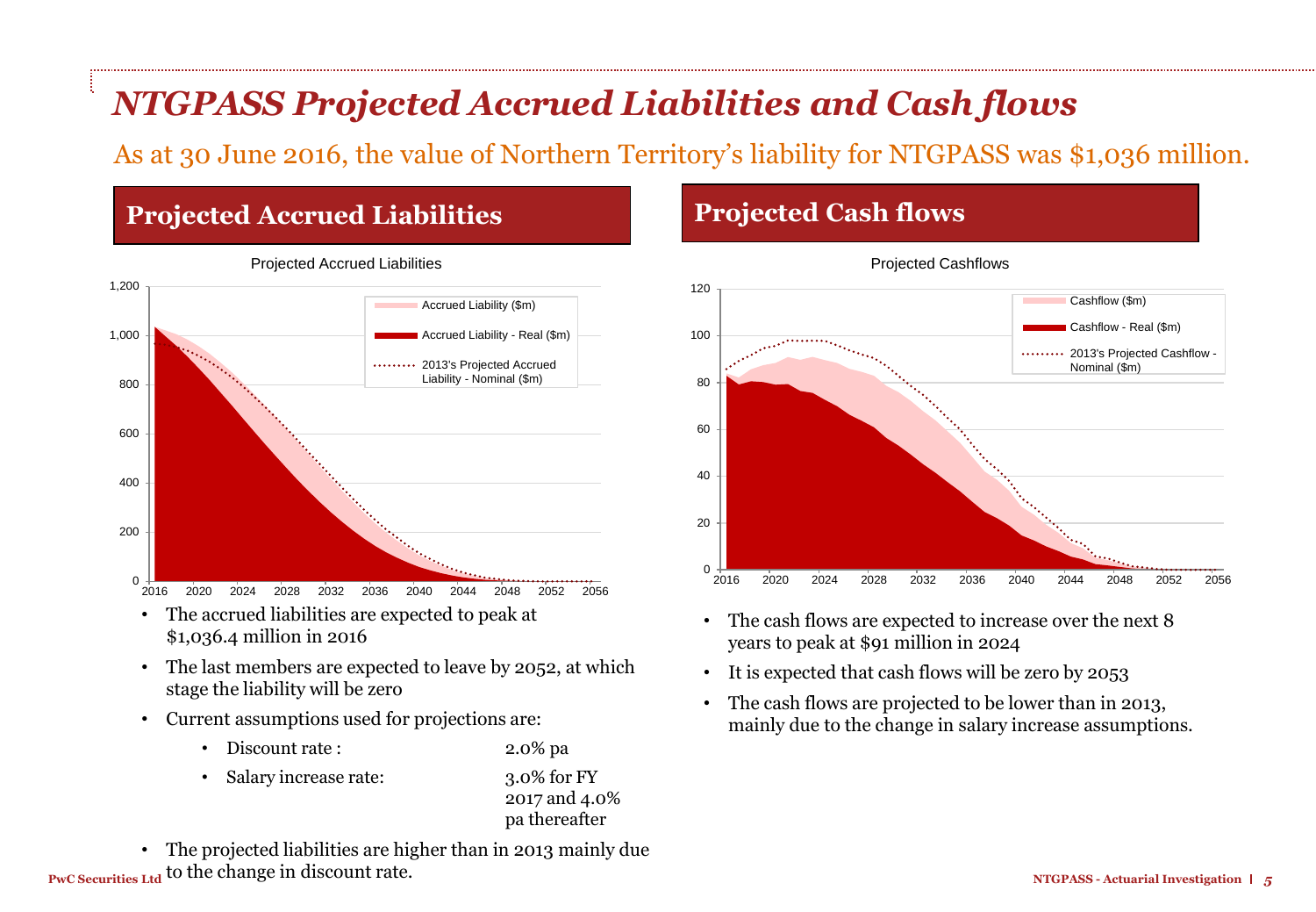

# Membership data and review of experience

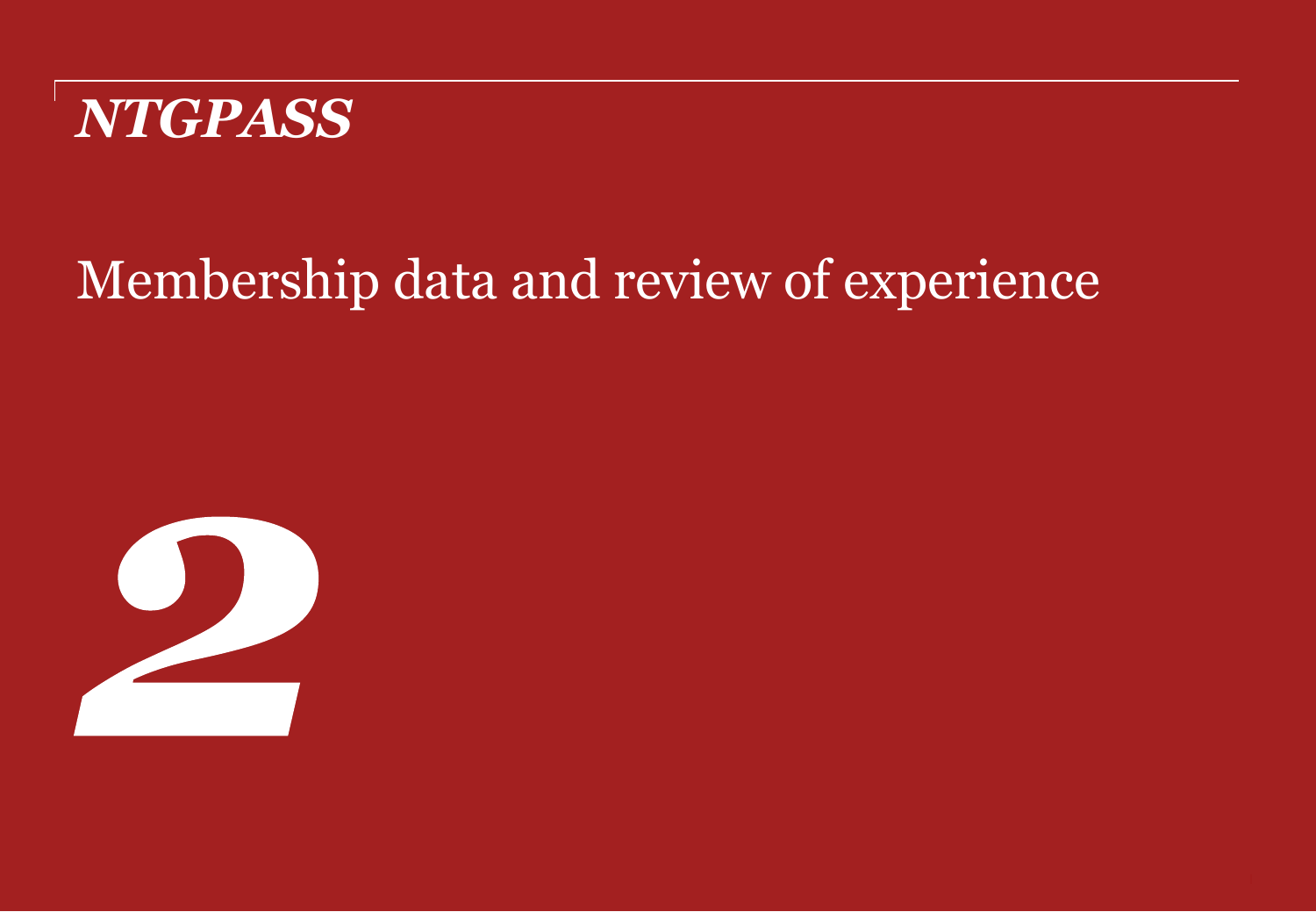# *NTGPASS – Membership Summary*

The scheme is shrinking each year, with membership falling by 7% per annum on average since 2006. Females make up the majority of membership



- As scheme closed in 1999, youngest members are in mid 30s
- The percentage of females has remained stable but slightly increased with 62% in 2013 to 63% in 2016



- The average age is rising, as might be expected
- The average benefit salary has risen year on year but impacted by AWE indexation (see over)
- The contribution rate (see graph above) rises with age, steadily rising to 6% per annum at age 65. Current average is 5.4% per annum

### **Distribution of contribution rate as at 30 June 2016**



Contribution rate: 0.0%

- Contribution rate: 1.0%
- Contribution rate: 2.0%
- Contribution rate: 3.0%
- Contribution rate: 4.0%
- Contribution rate: 5.0%
- Contribution rate: 6.0%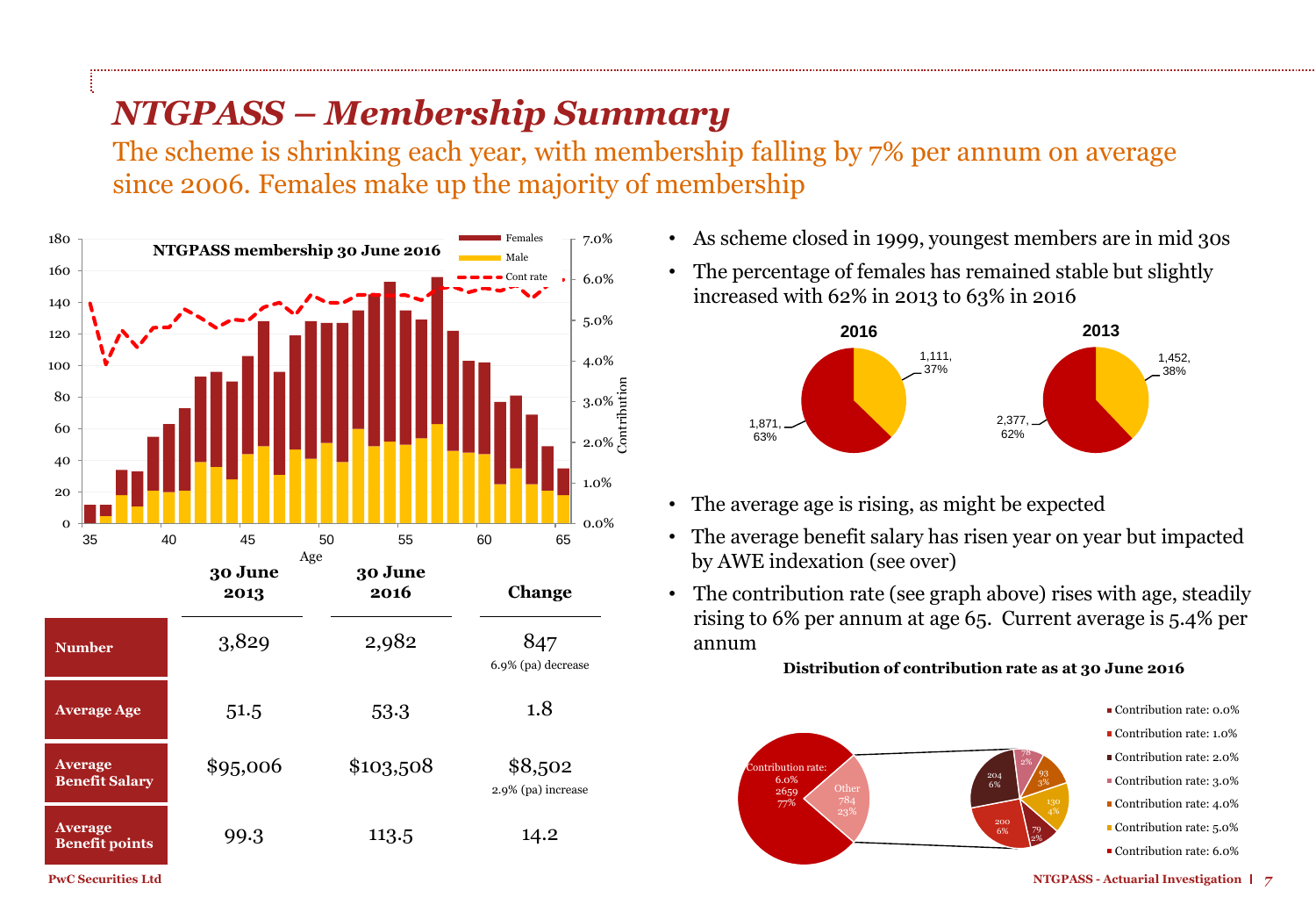# *NTGPASS – Membership movement*

### Decreasing membership while, increasing average age, salary and benefit points over the years



- As expected of a closed scheme, the number of members have been decreasing as defined benefit members leave employment
- Since 2011, the rate of members leaving the scheme has been stable at around 7.0% per annum
- There are 2,982 members remaining as at 30 June 2016





- As the Scheme is closed since 1999, we expect that the average age will increase over time
- Over the years, there has been steady increase, with average age of 53.3 as at 30 June 2016





- We see a small increase in average salary over the last 3 years
- The decrease in 2014 average salary is due to the fall in AWE from 5.7% at 30 June 2013 to 2.5% at 30 June 2014 (see over)
- The average salary of the Scheme as at 30 June 2016 is just over \$103,500

- Member benefit points have been increasing at a stable but decreasing rate over the years which is in line with the contribution rate
- The Scheme's average benefit points as at 30 June 2015 is 113.5 which is equivalent to approximately 2.84 x benefit salary or \$290,000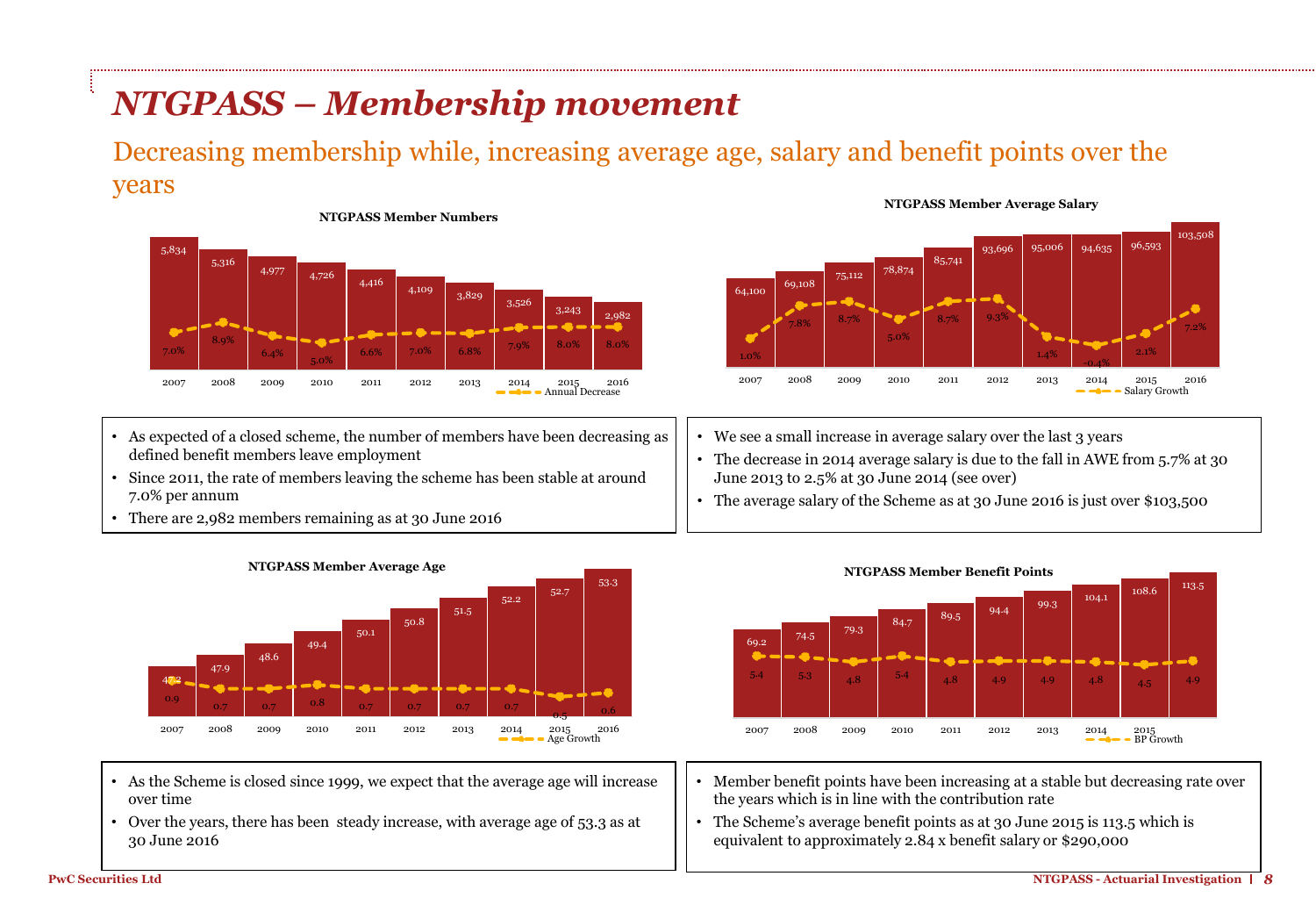# *NTGPASS – Discount rate*

From 30 June 2016 determined under AASB1056. Recommend use a discount rate based on government bonds which is consistent with how government values their liabilities.

- Used by government to value it's defined benefit liabilities
- Rate used to discount benefits (unfunded) is determined by reference to market yield on government bonds with a term consistent with the liabilities as they fall due
- The same approach and rate has been used under AAS25 which applies to superannuation funds to 30 June 2016
- As at 30 June 2015 the discount rate was 3.0% based on a 10 year bond yield and would currently be 2%
- From 30 June 2016 funds must adopt AASB 1056

### **AASB 119 – employee benefits AASB 1056 – superannuation entities**

- Set by fund to value it's defined benefit liabilities from 30 June 2016
- Discount rate to be based on a portfolio of investments estimated to yield future net cash inflows that would be sufficient to meet accrued benefit payments when they are expected to fall due
- Rate must be current, appropriate to the term of the liabilities and include appropriate allowance for tax and investment expenses (1)
- A range of rates could be used, however government bond yields meets these criteria, is consistent with prior years and AASB119 (so same value appears on government and fund balance sheets).
- Scheme has no assets therefore difficult to justify investment return above government bond yields
- **Recommend continue to use a discount rate based on government bond yields**
- **Consistent with AASB119 and no impact on DBO at 30 June 2016**

(1) Draft guidance note issued by the Actuaries Institute regarding- AUSTRALIAN ACCOUNTING STANDARD AASB 1056 SUPERANNUATION ENTITIES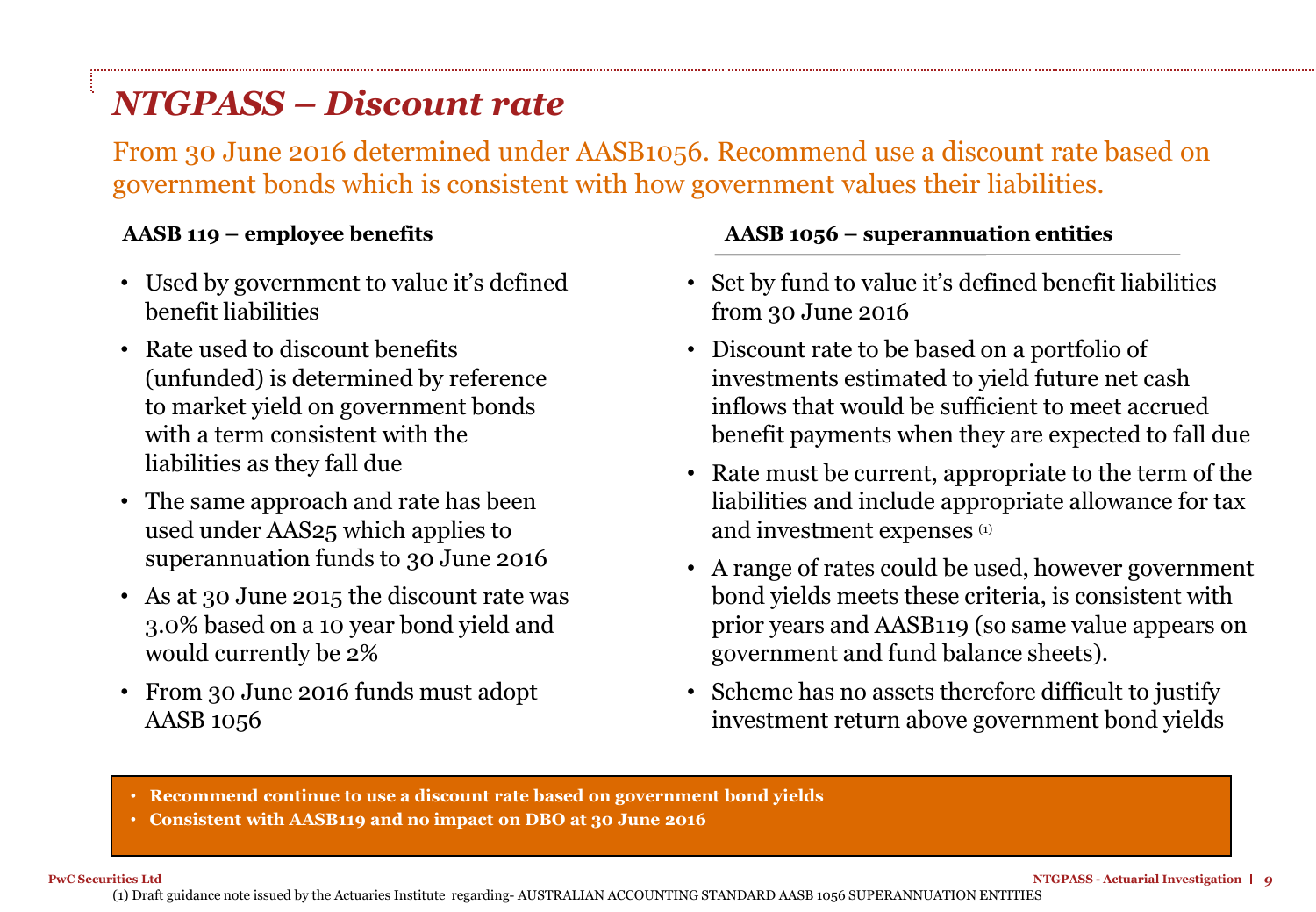# *NTGPASS - Salary Increases*

Salary increases have been slightly lower than expected for continuing members and future expectations would be for lower salary increases, so we recommend reducing the long term rate by 0.5% to 4.0% per annum

- The current assumption is 4.5% per annum
- Over the past 3 years the average increase in benefit salary for current members has been 2.4% per annum
- The lower than expected increases is driven by AWE, as benefit salary is an AWE indexed average. NT AWE was 3.5% as at 30 June 2016, so salaries have increased largely in line with expectation but AWE has fallen quite dramatically over the period
- NTSSS average salary increases (not indexed) for same members were 3.7% per annum over the past 3 years
- We recommend reducing the long term salary increase assumption by 0.5% to 4.0% per annum, and continuing to use 3.0% for 2016/17 in line with the EBA

| <b>For current</b><br>members at                                                          | 30 June<br>2013 | 30 June<br>2014 | 30 June<br>2015 | 30 June<br>2016 |
|-------------------------------------------------------------------------------------------|-----------------|-----------------|-----------------|-----------------|
| <b>Average</b><br><b>Benefit Salary</b>                                                   | \$95,345        | \$94,909        | \$96,593        | \$103,508       |
| <b>Average</b><br>increase for<br>current<br>members only                                 | 1.4%            | $(0.4\%)$       | 1.8%            | 7.0%            |
| <b>NT AWE</b><br><i>increase</i>                                                          | 5.7%            | 2.5%            | 1.3%            | $3.5\%$         |
| <b>Average</b><br><b>NTSSS Salary</b><br>(no AWE<br>indexation)<br>for NTGPASS<br>members | \$92,111        | \$95,454        | \$98,649        | \$102,928       |
| <b>Average</b><br>increase for<br>current<br>members only                                 | 4.5%            | 3.7%            | 3.3%            | 4.2%            |

- **Suggest we reduce long term salary inflation rate by 0.5% to 4.0% per annum (3.0% for 2016/17)**
- **Impact is to reduce the DBO at 30 June 2016 by \$64 million, or by 6.0%.**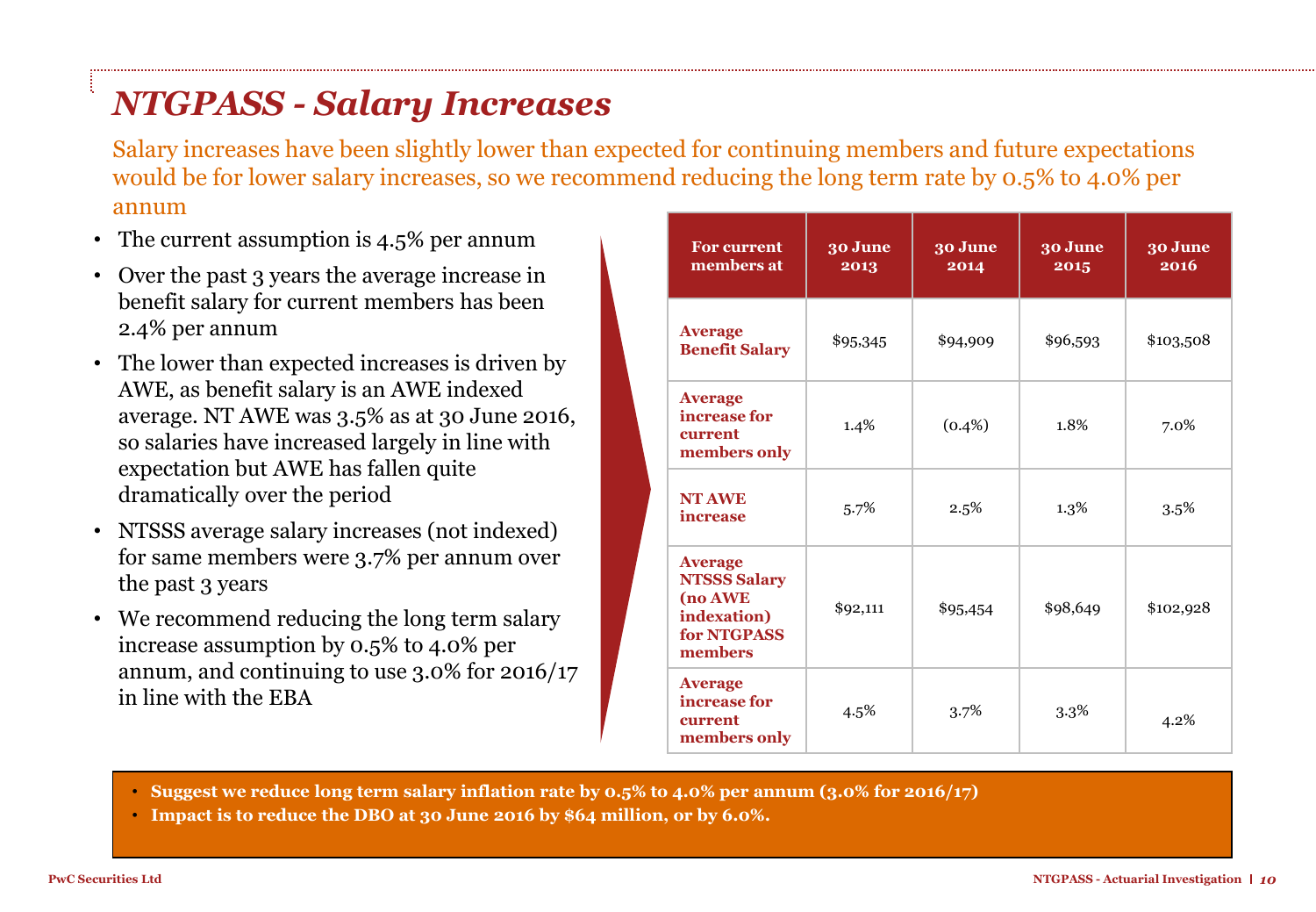## *NTGPASS – Experience 2012 – 2015*

The actual number of exits were slightly higher than expected (106%)

| <b>Exit Type</b>              | <b>Actual (A)</b> | <b>Expected (E)</b> | A/E  |
|-------------------------------|-------------------|---------------------|------|
| <b>Age Retirements</b>        | 496               | 505                 | 98%  |
| <b>Deaths</b>                 | 14                | 12                  | 116% |
| <b>Invalidity Retirements</b> | 21                | 21                  | 99%  |
| <b>Resignations</b>           | 262               | 278                 | 94%  |
| <b>Retrenchments</b>          | 72                | $\mathbf 0$         | 0%   |
| <b>Transfers</b>              | $\mathbf{1}$      | $\mathbf 0$         | 0%   |
| <b>Total</b>                  | 866               | 817                 | 106% |

Please note that we made no allowance for retrenchments and transfers in 2013 and intend to do the same for this review, because these are ad-hoc events and subject to the control of the employer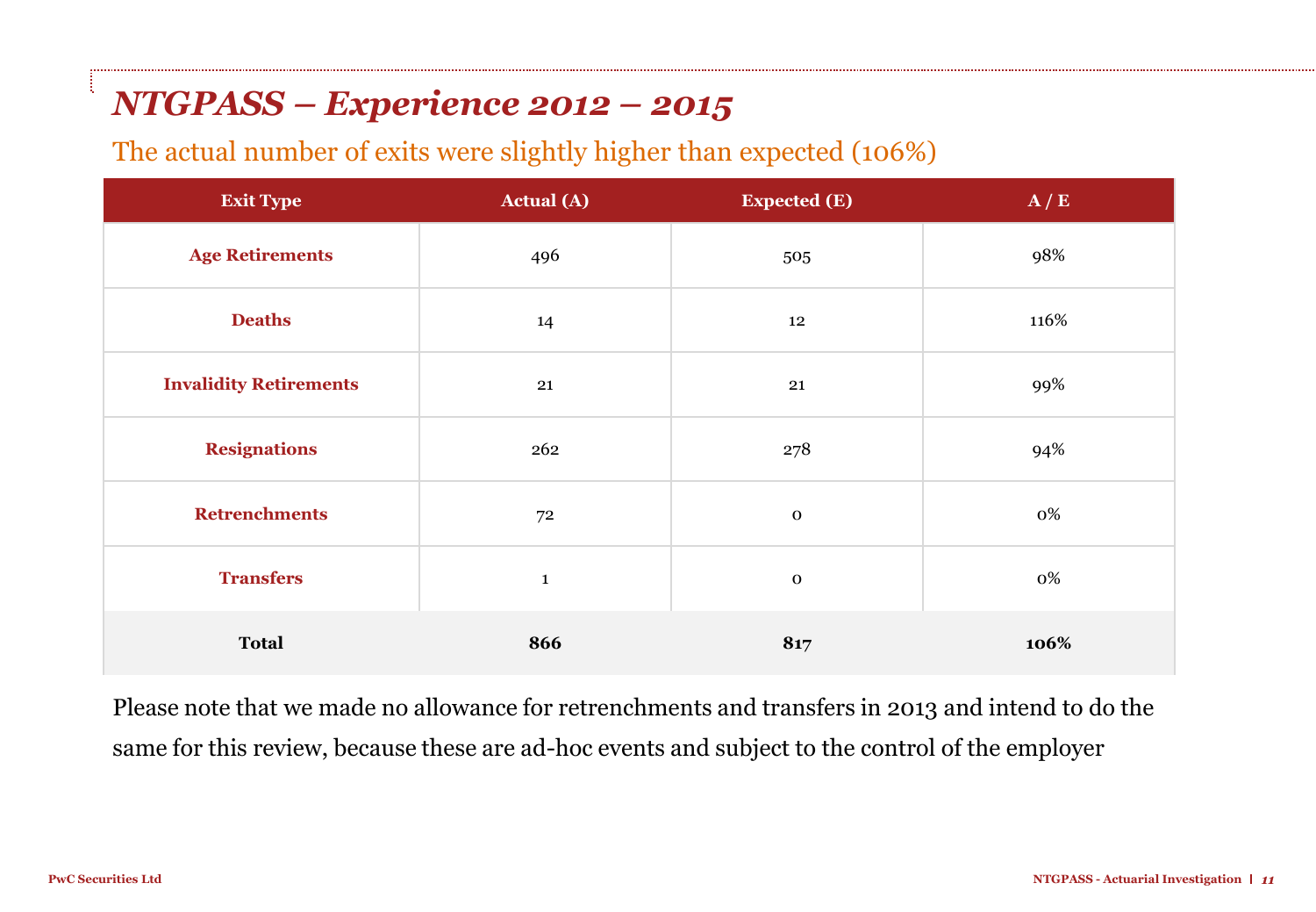# *NTGPASS - Rates of retirement*

Overall the rates of retirement have been in line with expected, so we recommend retaining the rates going forward



### **Summary of actual v/s expected rates of retirement Findings**

- Actual (A) = 496, Expected (E) = 505,  $A/E = 98%$
- We propose to retain rates for all members leaving at all age
- In 2013, we increased the age members are expected to retire and we can see the trend continuing, especially if investment markets remain volatile

- **Recommend to retain for all ages**
- **Updated rates are the same as in 2013 - No impact on DBO at 30 June 2016**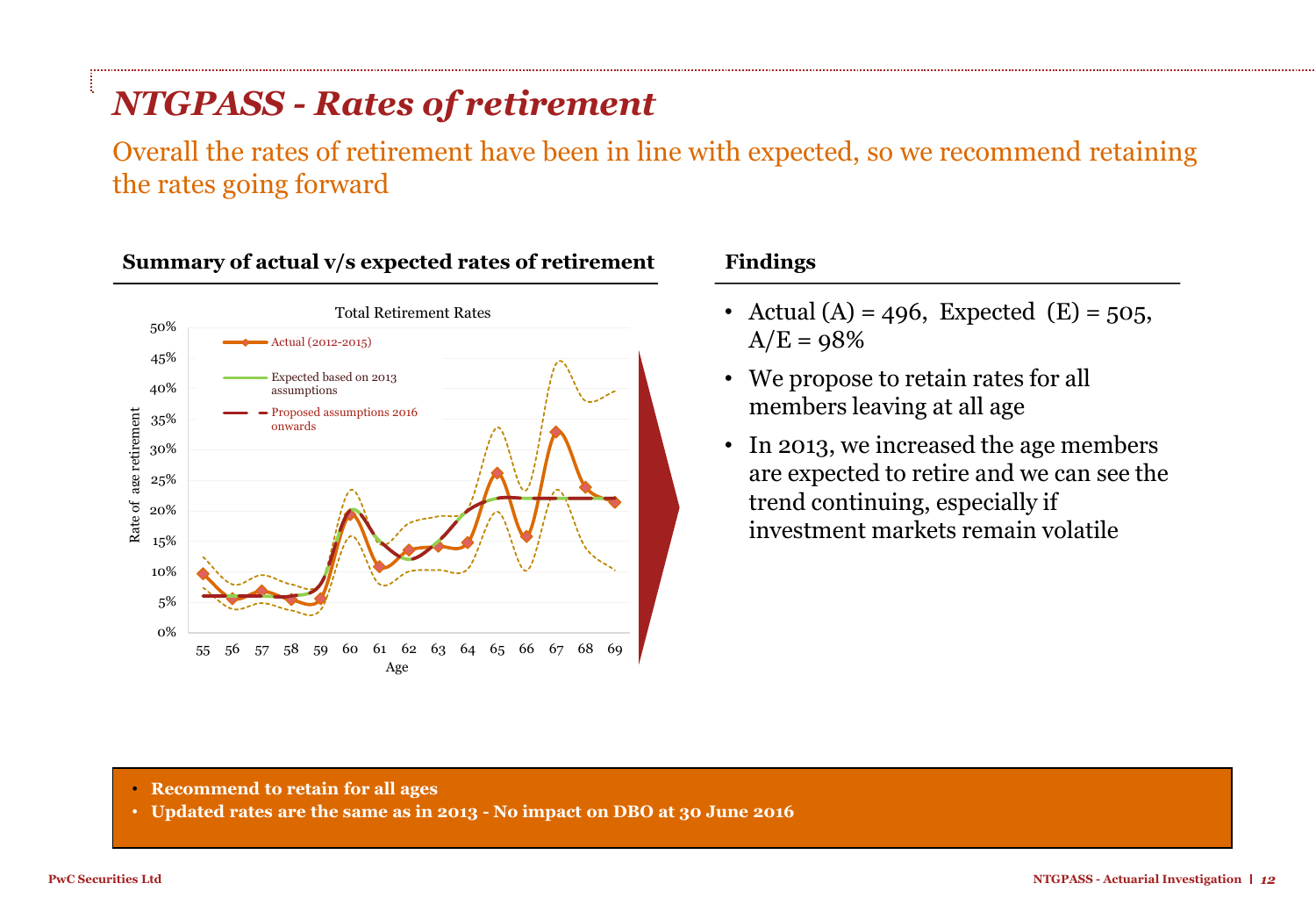# *NTGPASS - Rates of resignation*

The rates of resignation have been fairly consistent with expected rates, and as membership ages, it becomes less material. Hence we recommend rates be retained at 4% per annum



### **Summary of actual v/s expected rates of resignation Findings**

- Actual (A) = 262, Expected (E) = 278,  $A/E = 94%$
- Overall the rates of resignation have been fairly close to expected (94%)
- The rate of resignations are above 4% pa for age band 35-40 but below for ages over 40
- As these rates offset each other and are not very material, we propose to retain the rate of resignation at 4% pa

- **Recommend retain rate of resignation at 4% per annum for all ages**
- **Updated rates are the same as in 2013 No impact on DBO at 30 June 2016**
- **Rules are assumed to be same for males and females**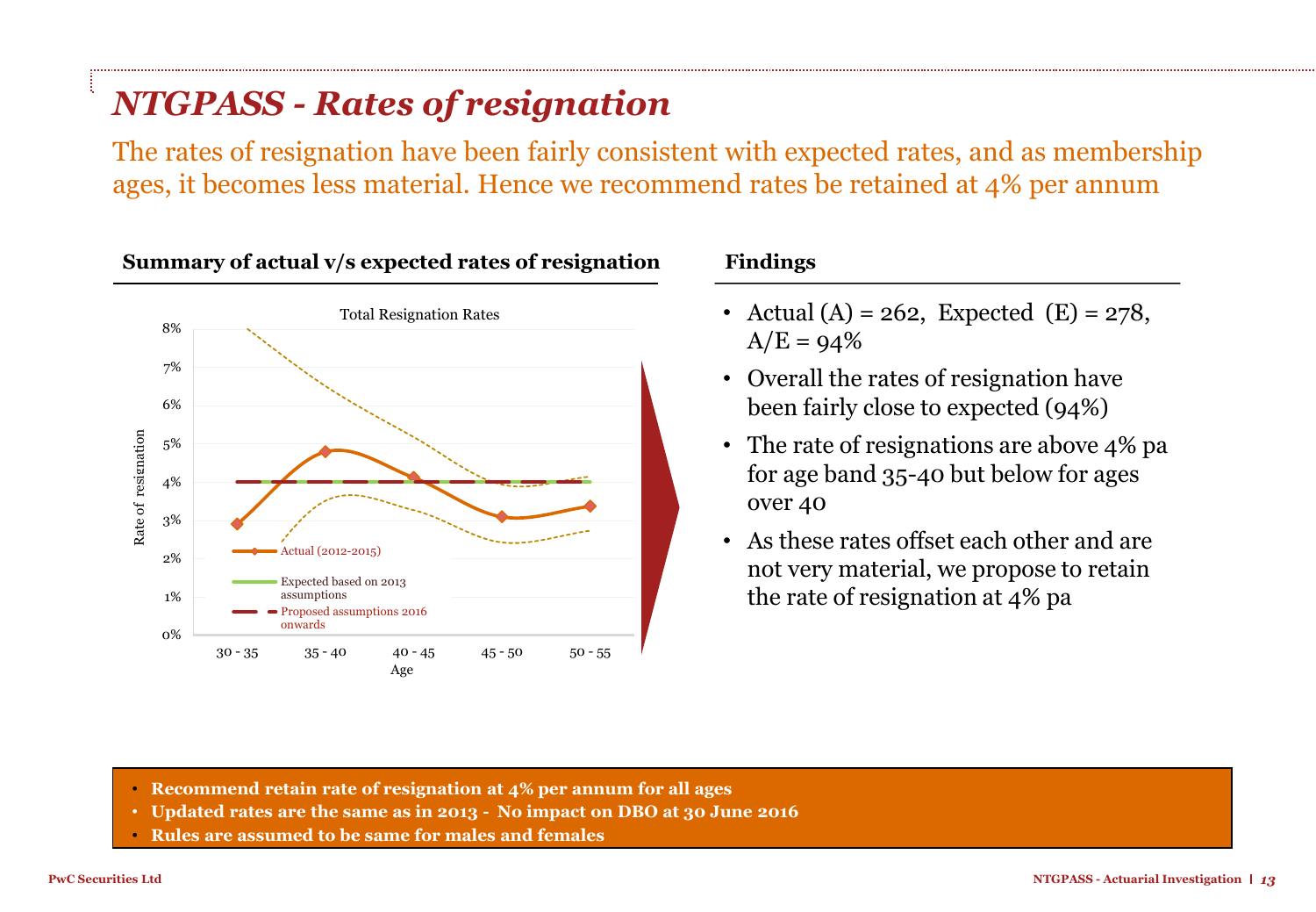# *NTGPASS - Rates of deaths and invalidities*

We recommend retaining the death rate and invalidity rate at 40% and 70% of latest population tables respectively

- Actual (A) = 14, Expected (E) = 12,  $A/E = 116%$
- Broadly consistent with the expected deaths
- Hence, we recommend retaining the assumption at 40% of the most recent mortality table\*

### **Rates of Death Rates of Invalidity**

- Actual (A) = 21, Expected (E) = 21,  $A/E = 99\%$
- In line with the expected invalidities
- Hence, we recommend retaining the assumption at 70% of the most recent mortality table \*
- In 2013, we used Australian Life Table (ALT) tables  $0.5 0.07$  with the 25 year improvement factors published by the Government Actuary. For this review, we intend to use the latest population tables ALT 10-12 with the allowance for the latest 25 years improvement factors
- **Recommend maintain death rates at 40% of population mortality rates (use ALT 2010-12 with 5 year improvements in line with 25 year improvement factor table)**
- **Recommend maintain invalidity rates at 70% of the population mortality rates (use ALT 2010-12 with 5 year improvements in line with 25 year improvement factor table**
- **Although the updated mortality rates are lower than in 2013 (so expect marginally fewer deaths and invalidities), it does not have a material impact on the DBO**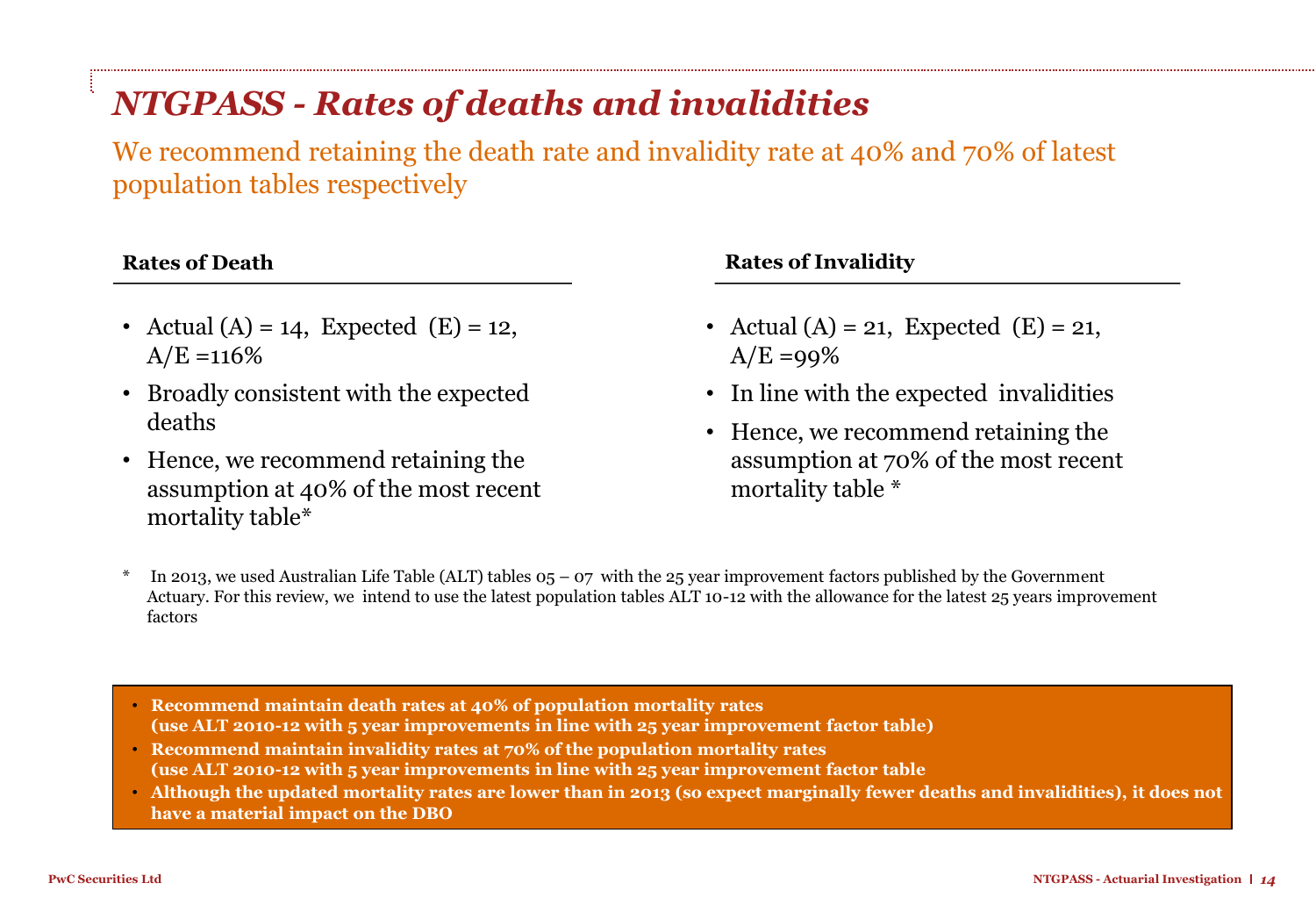# *NTGPASS – Summary of changes and their impact*

The overall impact is to reduce the liabilities due to the lower salary increase expectations. The impact is approximately \$40 million or 4%.

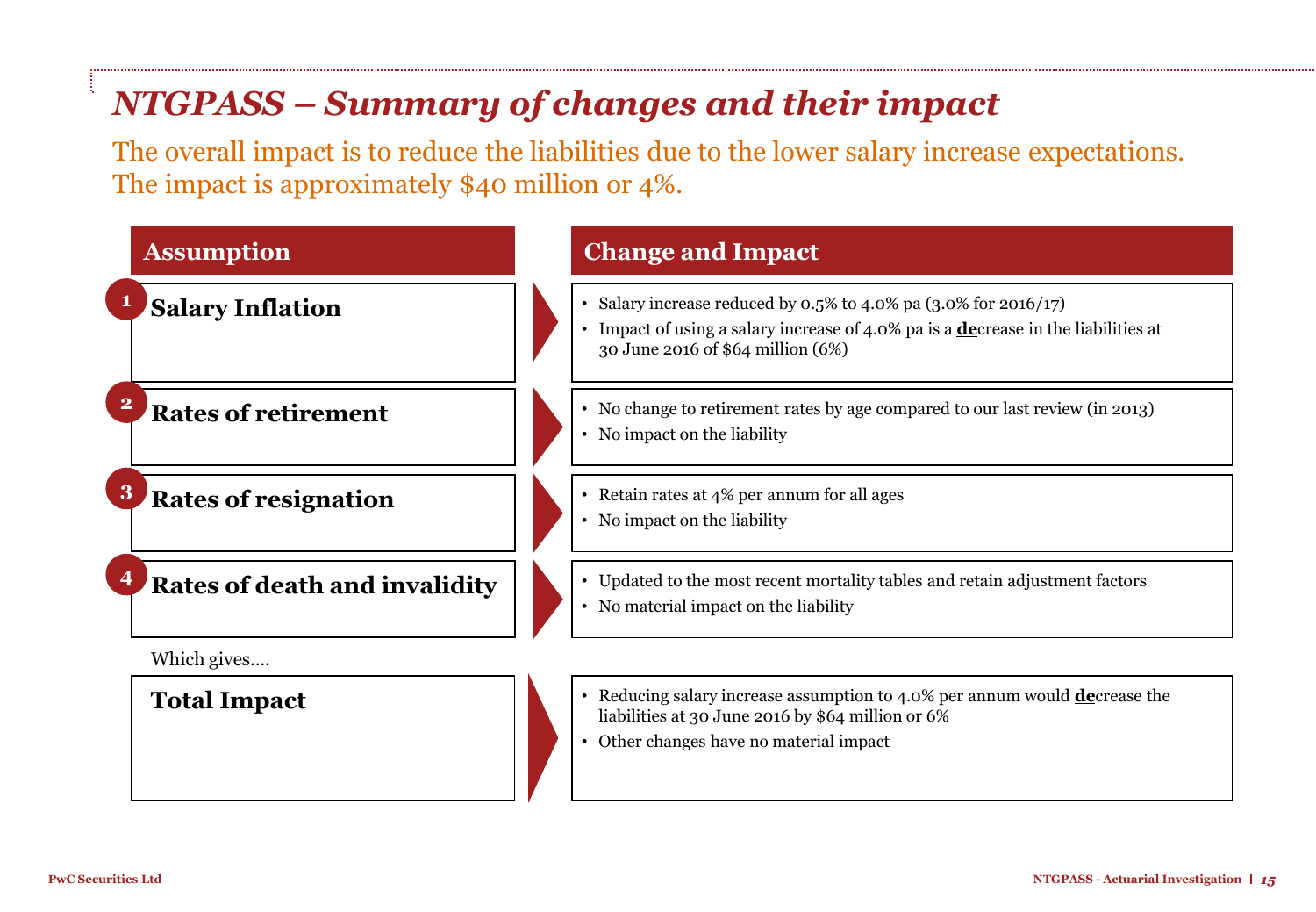# *NTGPASS – Financial Assumptions*

The discount rate has decreased by 1.8%, from 3.8% per annum to 2.0% per annum in 2016 and salary increase assumption has decreased from 4.5% per annum to 3.0% for the first year and 4.0% thereafter in 2016

## **Historical liability and discount rate Change in financial assumptions**



- The discount rate has a significant impact on the liability
- The discount rate has decreased from 3.8% pa in 2013 to 2.0% pa in 2016
	- The fall is due to the reduction in yields on government bonds which are required to be used for the Territory's accounting liabilities
	- This causes the liability to increase by \$142 million

### Offset by;

• The salary increase assumption has decreased from 4.5% pa to 3.0% for the first year and 4.0% pa thereafter in 2016. This causes the liability to decrease by \$64 million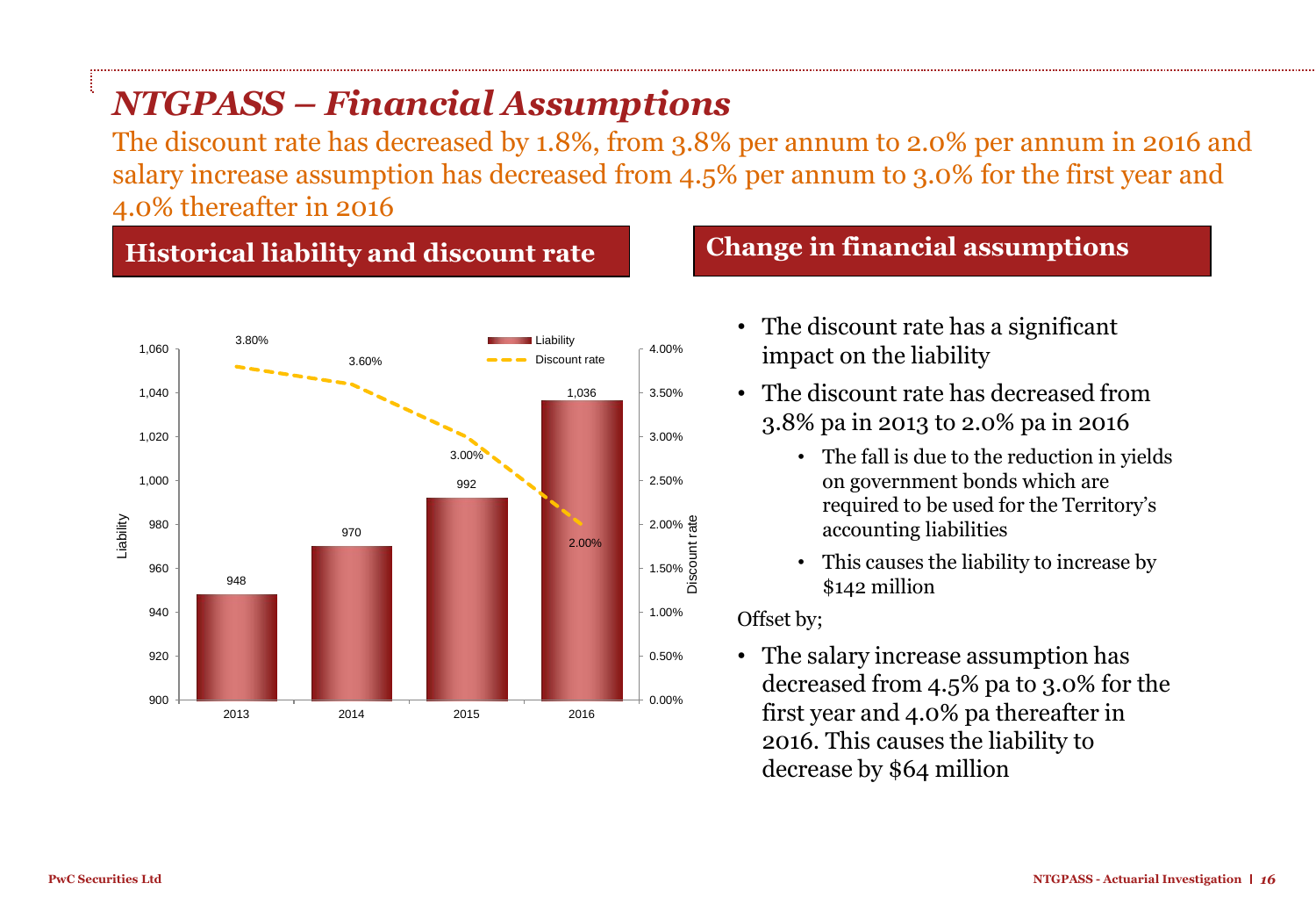

# Accrued and vested benefit liabilities

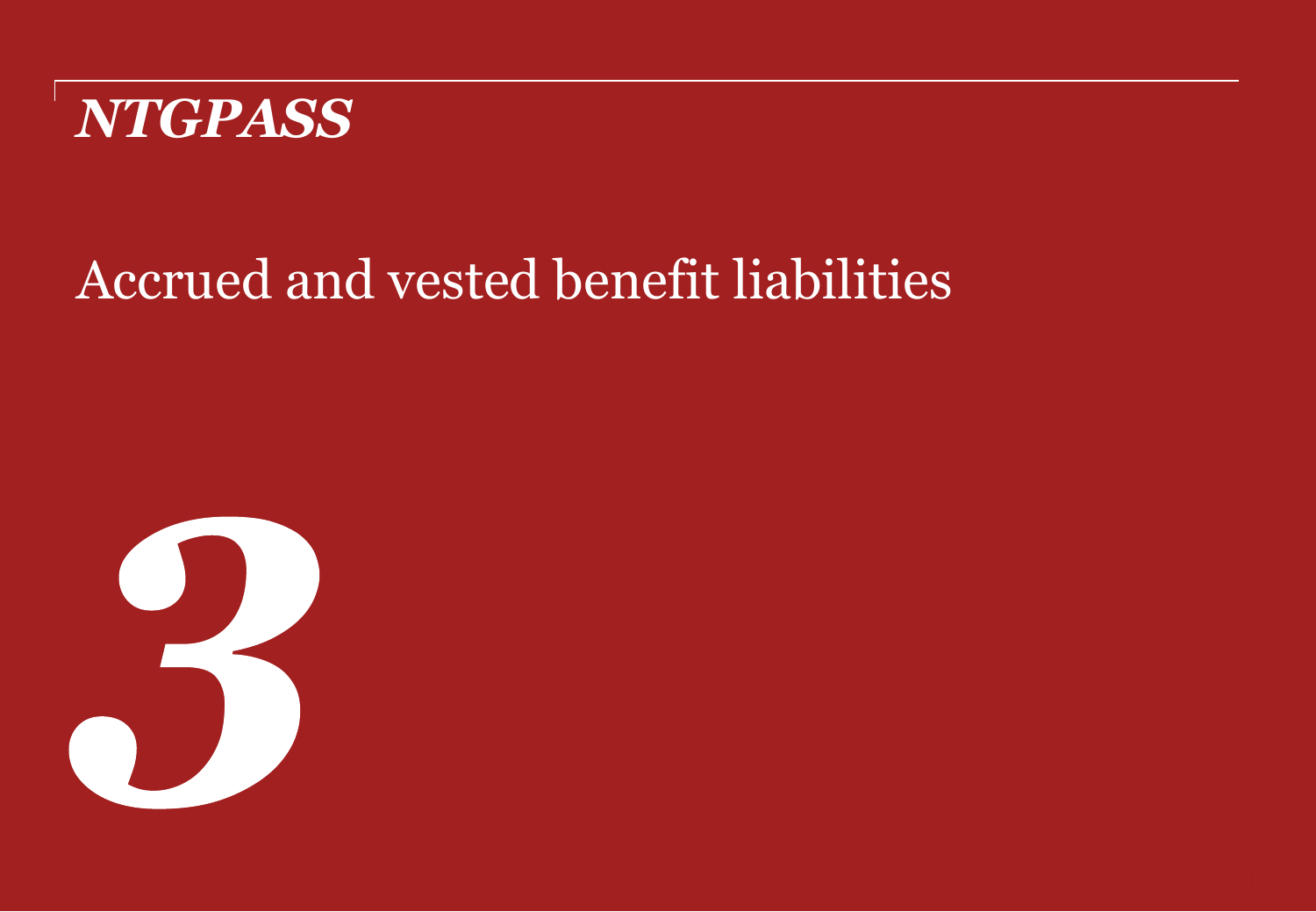# *NTGPASS Accrued Liability Results*

The accrued liabilities increased by \$88 million or 9% since 2013, and by \$68 million or 7% more than expected mainly due to the change in discount rate.



- The accrued liabilities increased by 9% over the past three years.
- The main reasons for the increase are:
	- Expected increase (\$20 million or 2%)
	- Decrease in discount rate from 3.8% pa in 2013 to 2.0% pa in 2016 (\$142 million or 15.0%)
	- partially offset by;
	- Decrease in salary increase assumptions from 4.5% pa to 3.0% pa for the first two years and 4.0% pa thereafter (\$64 million or 6.7%)
	- Actual salary increases lower than expected (\$10 million or 1.1%)
- The Vested benefits as at 30 June 2016 were \$887 million which is a decrease of \$28 million since 2013 when they were \$915 million.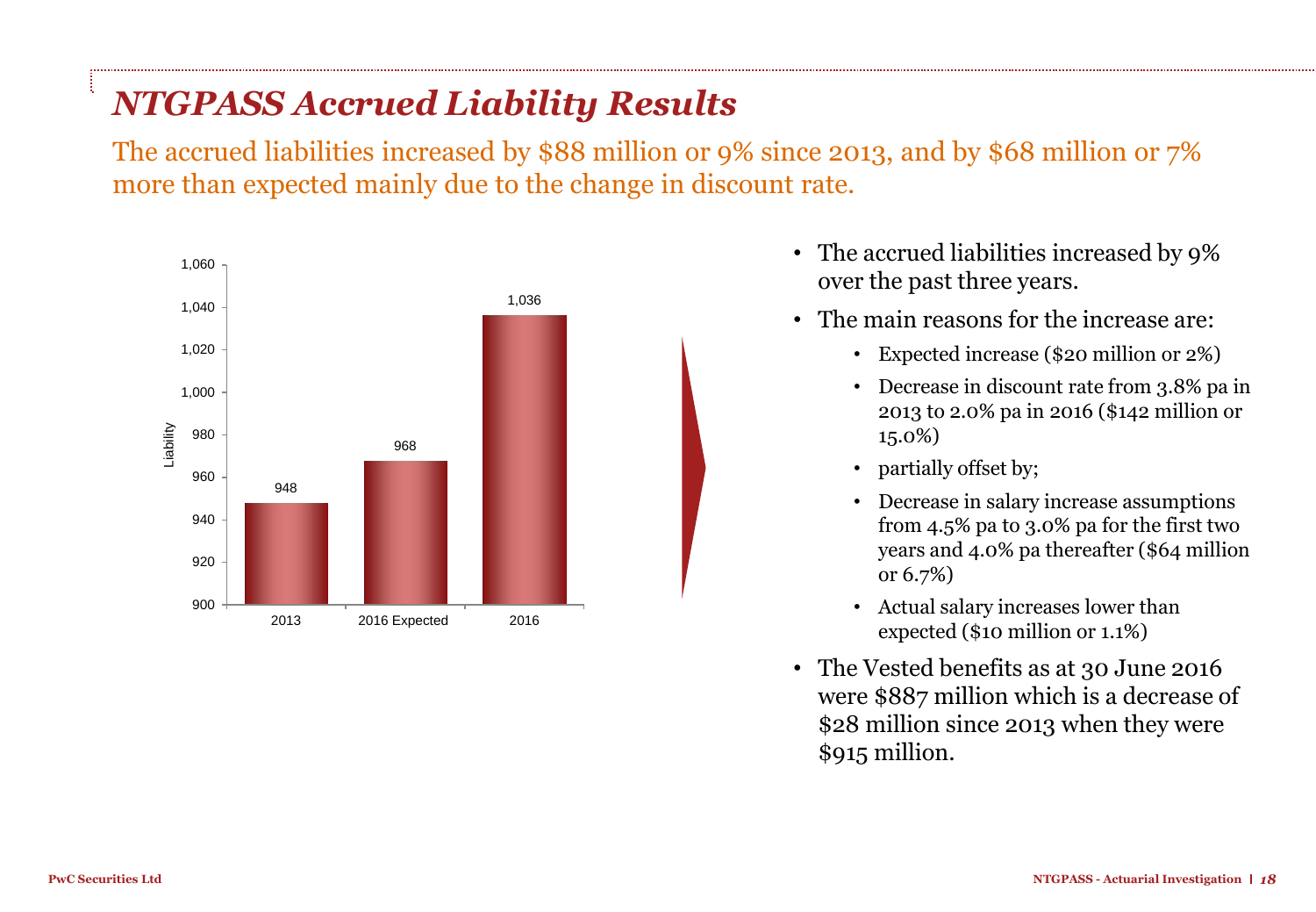

# Risks faced by the Scheme

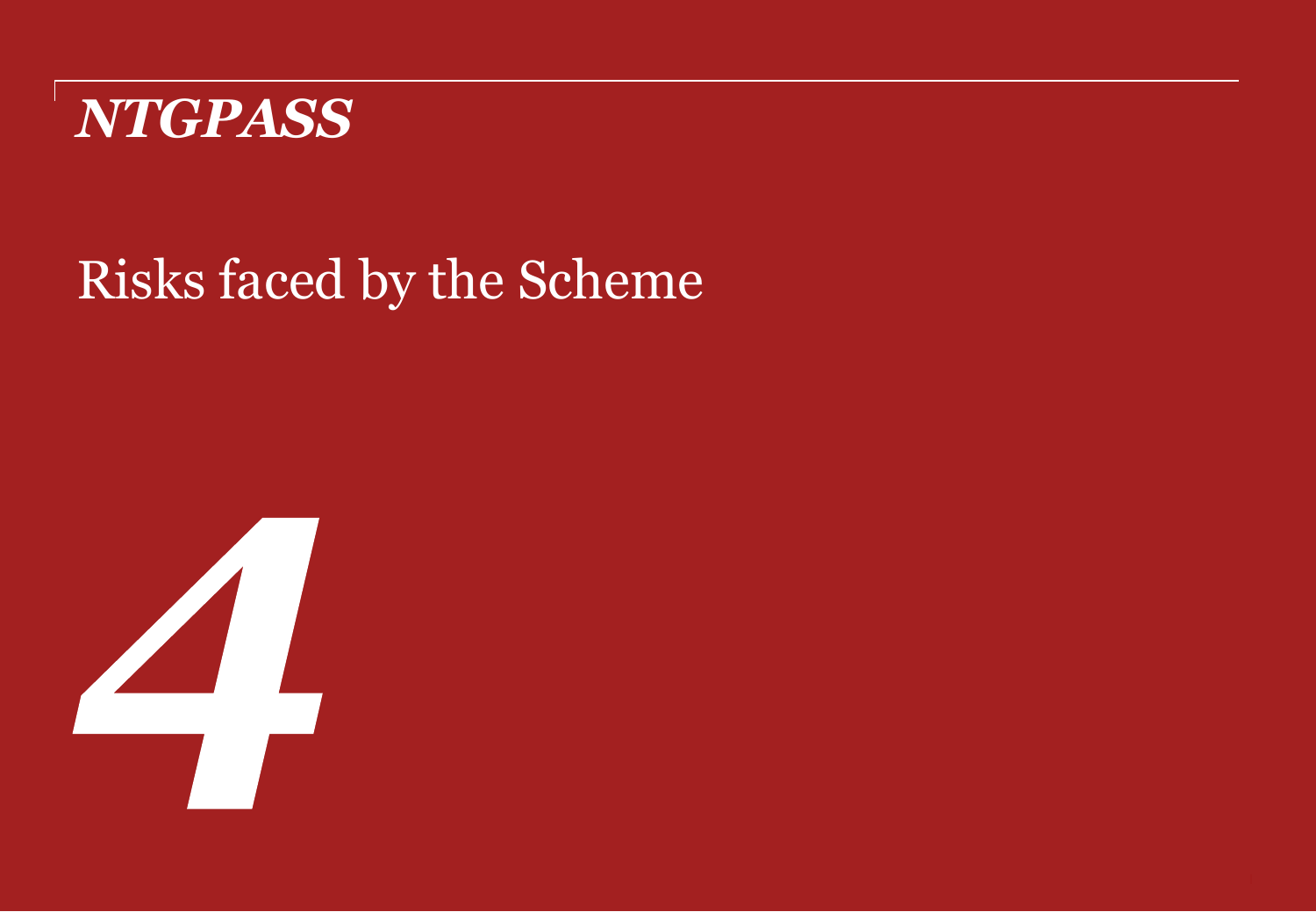# *NTGPASS Key Risks*

The key risk faced by the scheme/employer is actual salary increases significantly exceeding the expected salary increases.

|               |                                       | <b>Comments</b>                                                                                                                                                                     | <b>Sensitivity</b>                       |                                     |
|---------------|---------------------------------------|-------------------------------------------------------------------------------------------------------------------------------------------------------------------------------------|------------------------------------------|-------------------------------------|
|               | <b>Salary</b><br><b>Increase Risk</b> | • Employer has control over this<br>• Historically, been higher than expected                                                                                                       | On accrued liability of \$1,036 million  |                                     |
| Level of risk | <b>Legislative</b><br><b>Risk</b>     | • Continual changes, such as increasing SG and<br>APRA prudential standards could increase costs<br>• However, better governance may reduce risk                                    | $1\%$ pa<br>increase in<br>discount rate | 1% pa higher<br>salary<br>increases |
|               | <b>Unfunded risk</b>                  | • Lack of funding by the government (ie unable to<br>meet payments)<br>• This is especially the case if unexpected member<br>movements and a requirement for large<br>contributions | \$953m<br>(8%)                           | $$1,148 \text{ m}$<br><b>11%</b>    |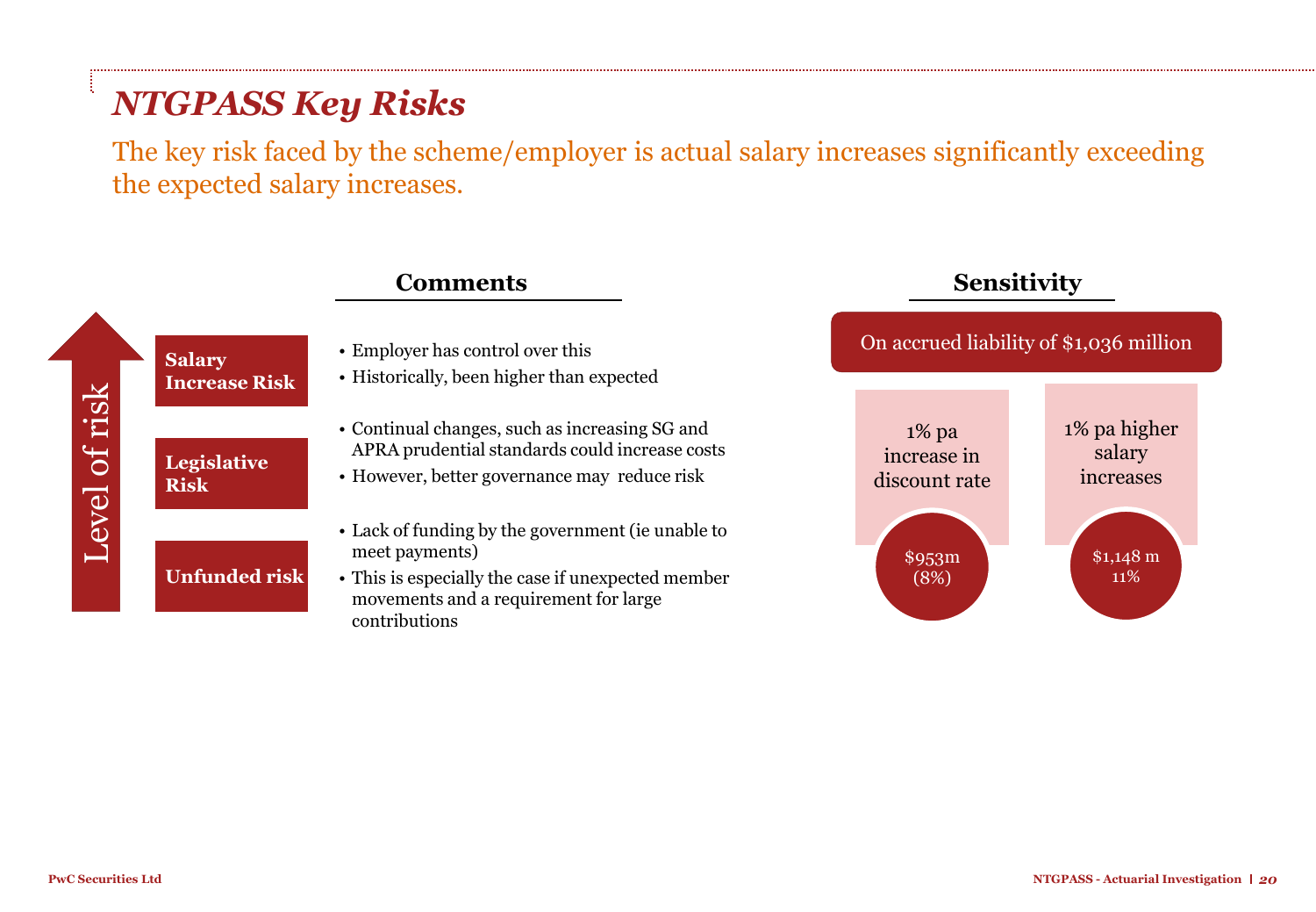

# Insurance

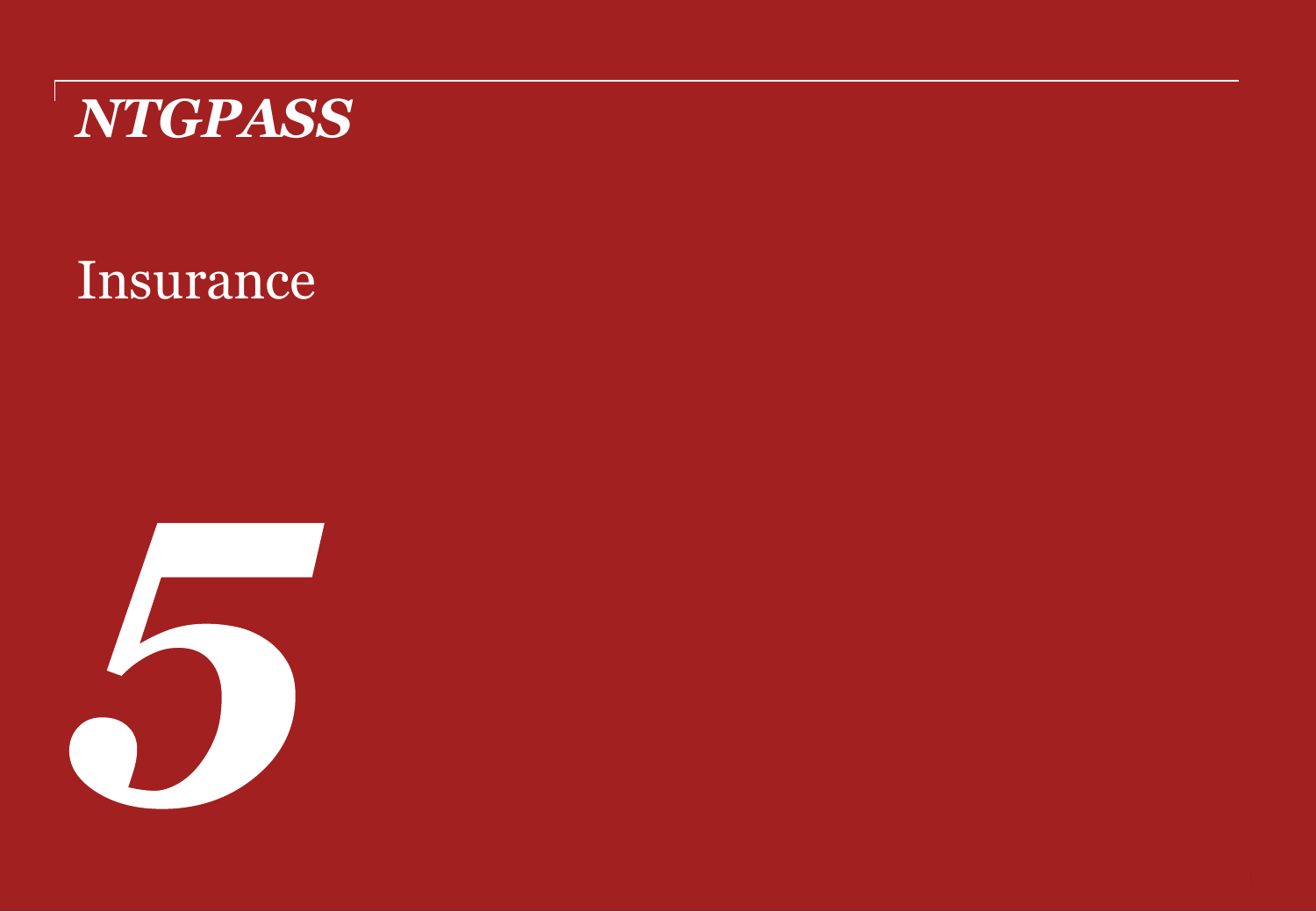## *NTGPASS Insurance*

The scheme self-insures death and TPD benefits, and is backed by the government. In our opinion, these arrangements are adequate and in the members best interests.

### **Insured Benefits Main Risks Risk Mitigants**

- The self insured benefits are the future service component of the death and disability benefits.
- The benefits are then adjusted to take into account
	- a) No dependents
	- b) Workers compensation benefits are payable.

- Normal variations in experience pose little risk
- The main risk is high unexpected claims due to pandemics or other catastrophes

- The benefits are underwritten by the government, so little risk of genuine claims not been paid
- Also government has liability for pensioners in other schemes, who act as a hedge, as they are likely to also die in the event of a pandemic/catastrophe

### **Impact of higher claims**

- Total self-insured benefits =  $$573$  million (less than vested)\*
- Expected annual cost of claims  $=$  \$0.84 million
- If claims doubled the cost would be approximately \$1.7 million (approx 0.2% of liabilities), which equates to 0.02% change in salary increases and the discount rate

\* The vested benefit is higher than the total self-insured benefits as the insured benefits are adjusted to take into account conditions stated above.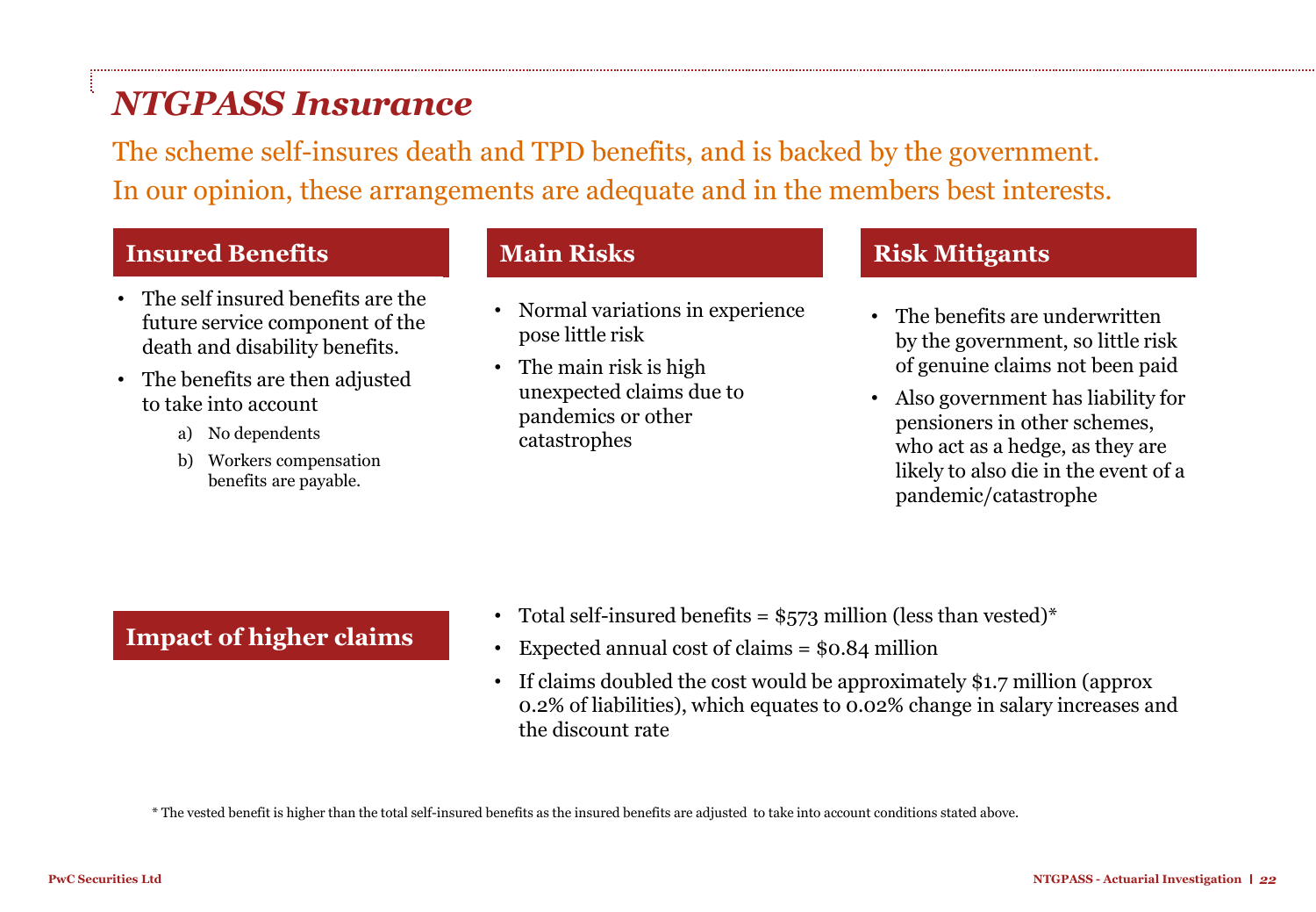

# Appendices



| •Reliance and limitations         |
|-----------------------------------|
| •Summary of valuation methodology |
| •Summary of benefits              |
| •Summary of assumptions           |
| •APRA Reporting                   |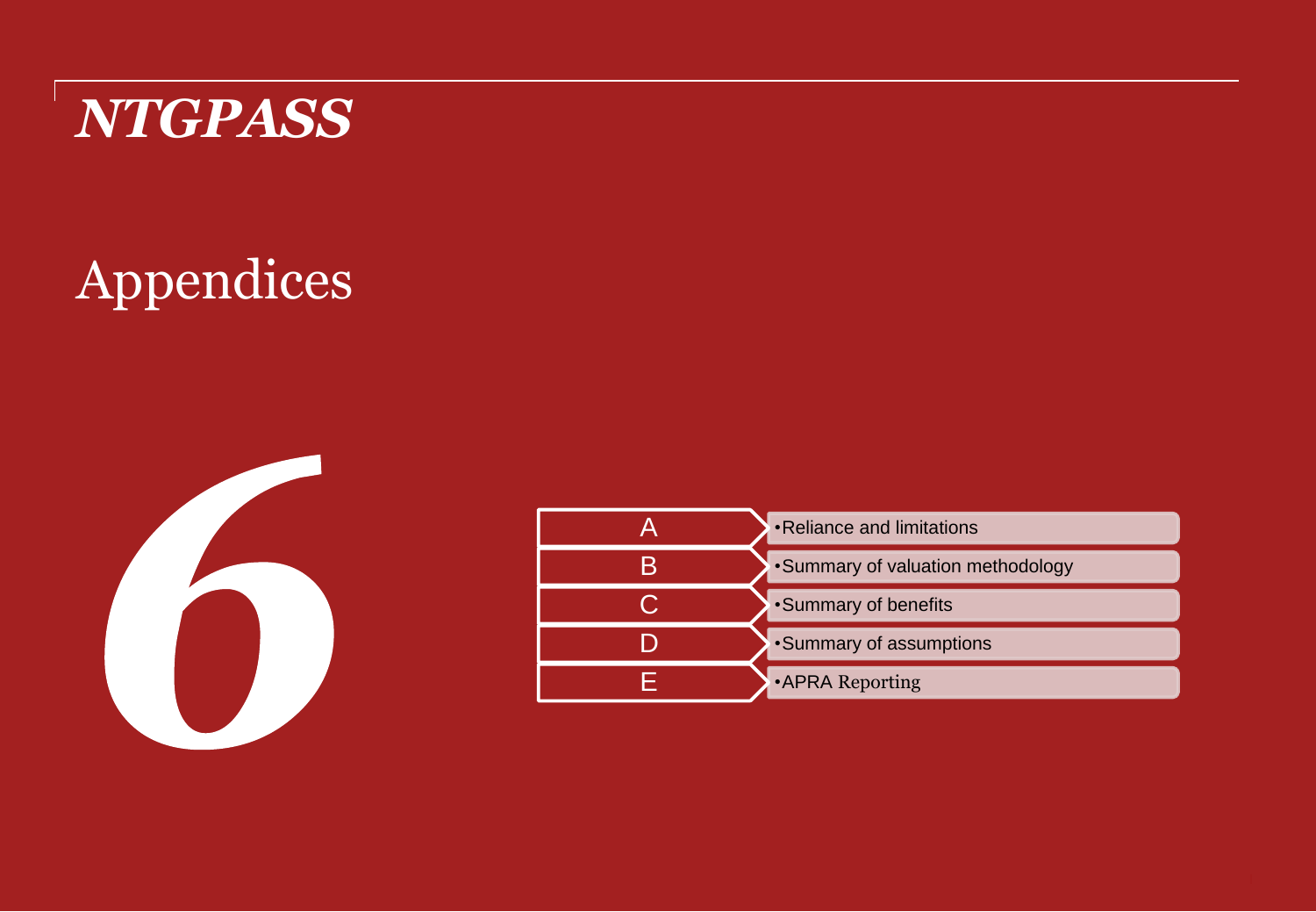## *APPENDIX A: Reliance and Limitations*

- Our work has been conducted for the sole use and benefit of Northern Territory Superannuation Office. No third party may use or rely on our work for any purpose.
- No oral or written reference to the content of this report may be made to any third parties without our prior written consent. We may, at our discretion grant or withhold our consent or grant it subject to conditions.
- Our responsibilities and liabilities are to Northern Territory Superannuation Office in the context of the use of our report for the purpose set out above. We do not accept any liability or responsibility in relation to the use of our report for any other purpose.
- The advice contained in this report is based on the circumstances of Northern Territory Superannuation Office as a whole. It does not take into account the specific circumstances of any individual.
- This report must be read in its entirety. Individual sections of this report could be misleading if considered in isolation from each other.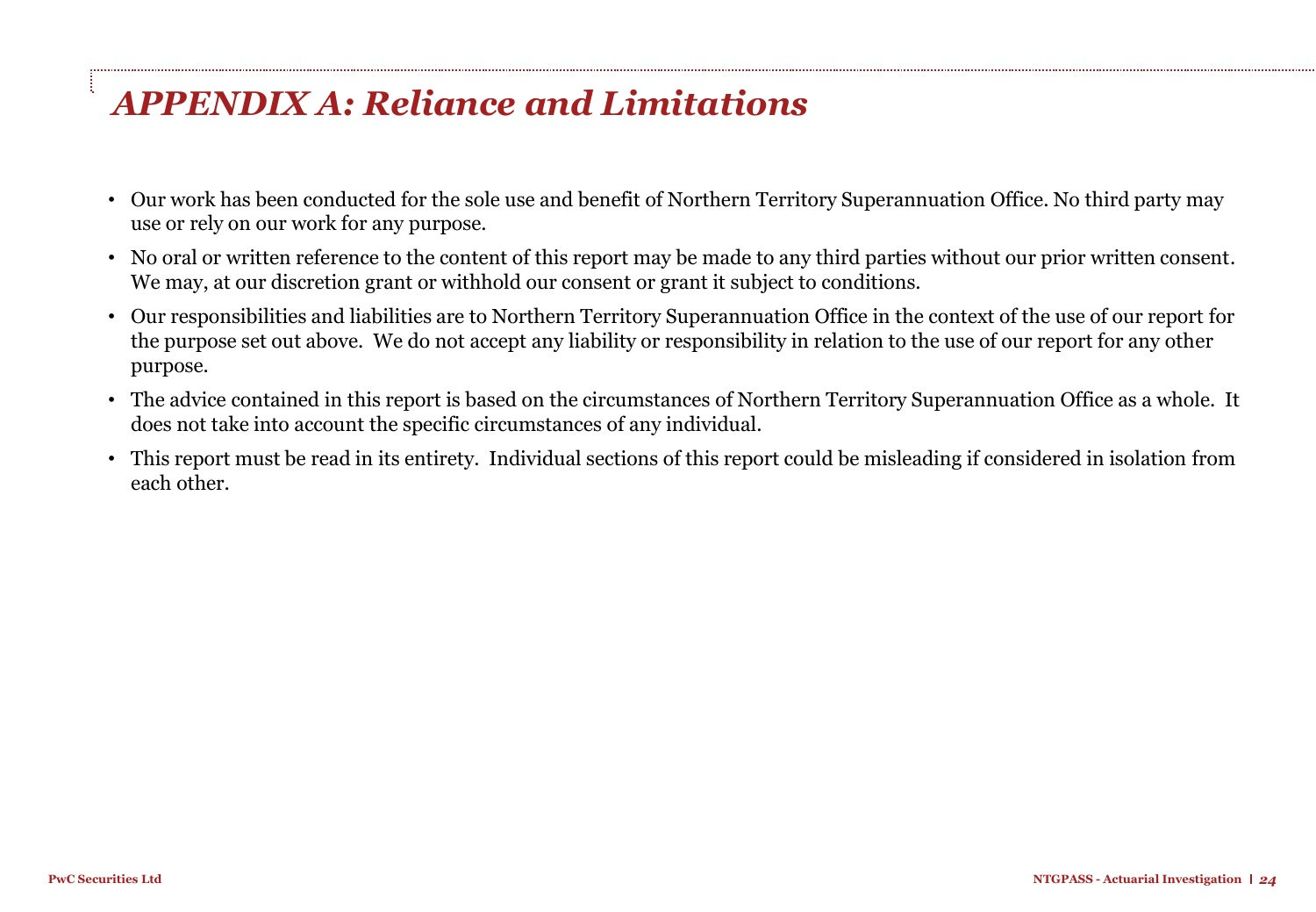# *APPENDIX B: Summary of Valuation methodology*

- A discounted cashflow method has been used to value the past service liabilities relating to members.
- We calculate the accrued lump sum benefit that would be paid to members in each future year in the event that they retire, resign or die.
- The accrued lump sum benefit is calculated as the appropriate percentage (depending on benefit points accrued to date) times the current salary inflated to the expected date of payment.
- The projected benefits are multiplied by the probability that the member does retire, resign or die in each future year. This gives us our expected future cashflow in each year.
- The expected future cashflows are then discounted to the valuation date using the assumed discount rate. The resulting amount is the past service liability.
- The accrued liability is the amount which if invested, together with the interest earned (equal to the discount rate), would be sufficient to meet the expected future cash flows as and when they fall due.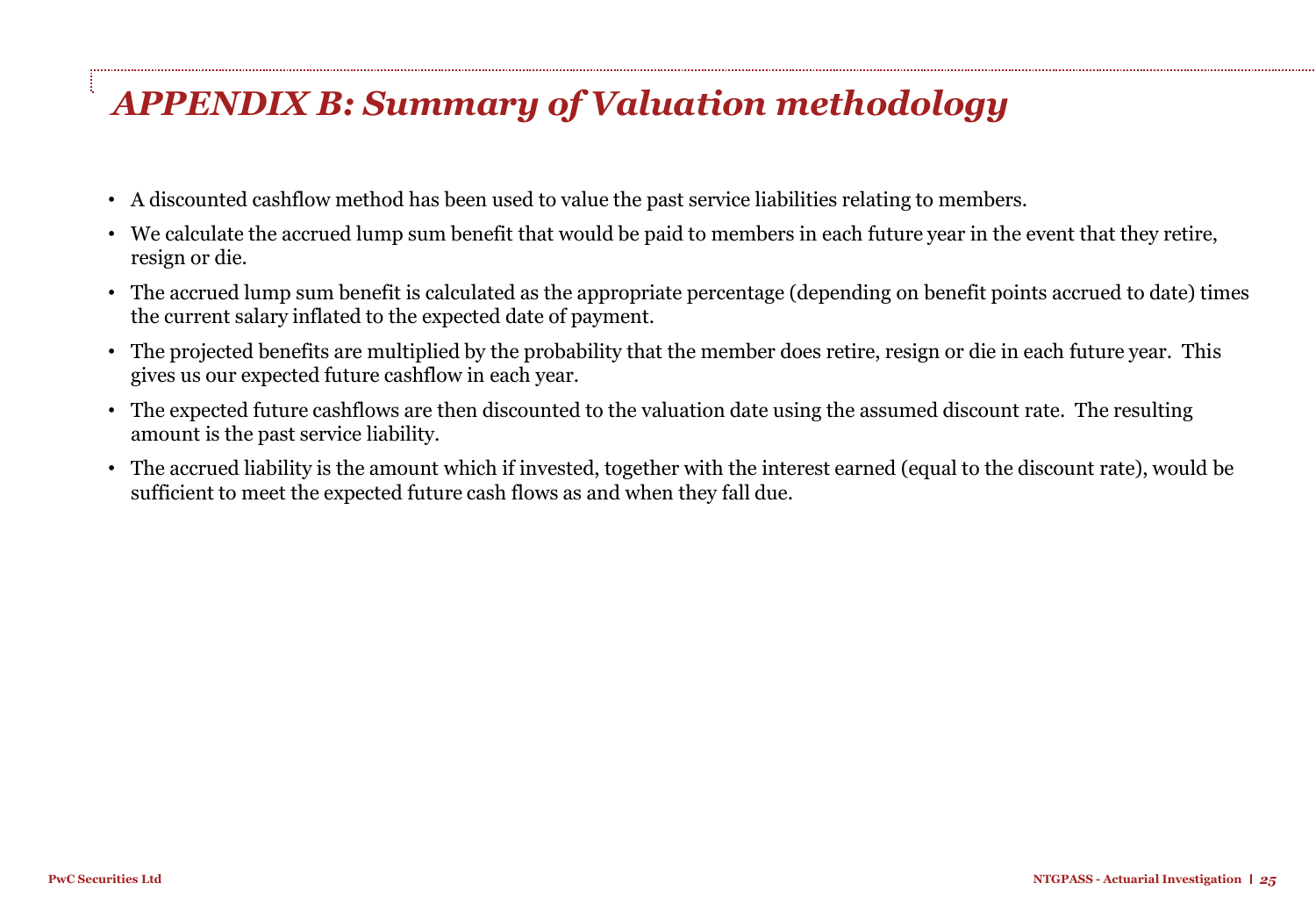# *APPENDIX C: NTGPASS Scheme Rules*

The benefits provided by NTGPASS are summarised below:

### Membership and member contributions

- •Closed to new members since 9 August 1999
- •Member can retire from age 55
- •Members may elect to contribute at: 2%, 3%, 4%, 5% or 6% of their salary.

### Benefit points and benefit salary

- •1% of contribution payable for a full year entitles the member to 1 benefit point
- •Benefit salary is the average of last 3 years of contribution salary converted to full time equivalent and adjusted for % change in AWE to date of exit.

### Retirement Benefit

- •Available from age 55
- •Lump sum benefit equal to Accrued Employer Component (AEC) + member's accumulation account
- •AEC equals 2.5% x total benefit points x benefit salary.

### Death and Disability Benefit

- •Benefit is equivalent to member's accumulation account + AEC + Prospective Employer Component (PEC)
- •PEC equals 17.5% x years of prospective service to age 65 x benefit salary
- •PEC begins to phase out after age 50 and is zero at age 60.

### Resignation Benefit

- •Resignation benefits prior to age 55 are member's accumulation account + adjusted AEC
- •AEC equals 2.5% x total benefit points x benefit salary x (M-60)/60
- •M equals months of contributory membership
- •If M <60, no AEC is payable
- •If M>120, full AEC is payable.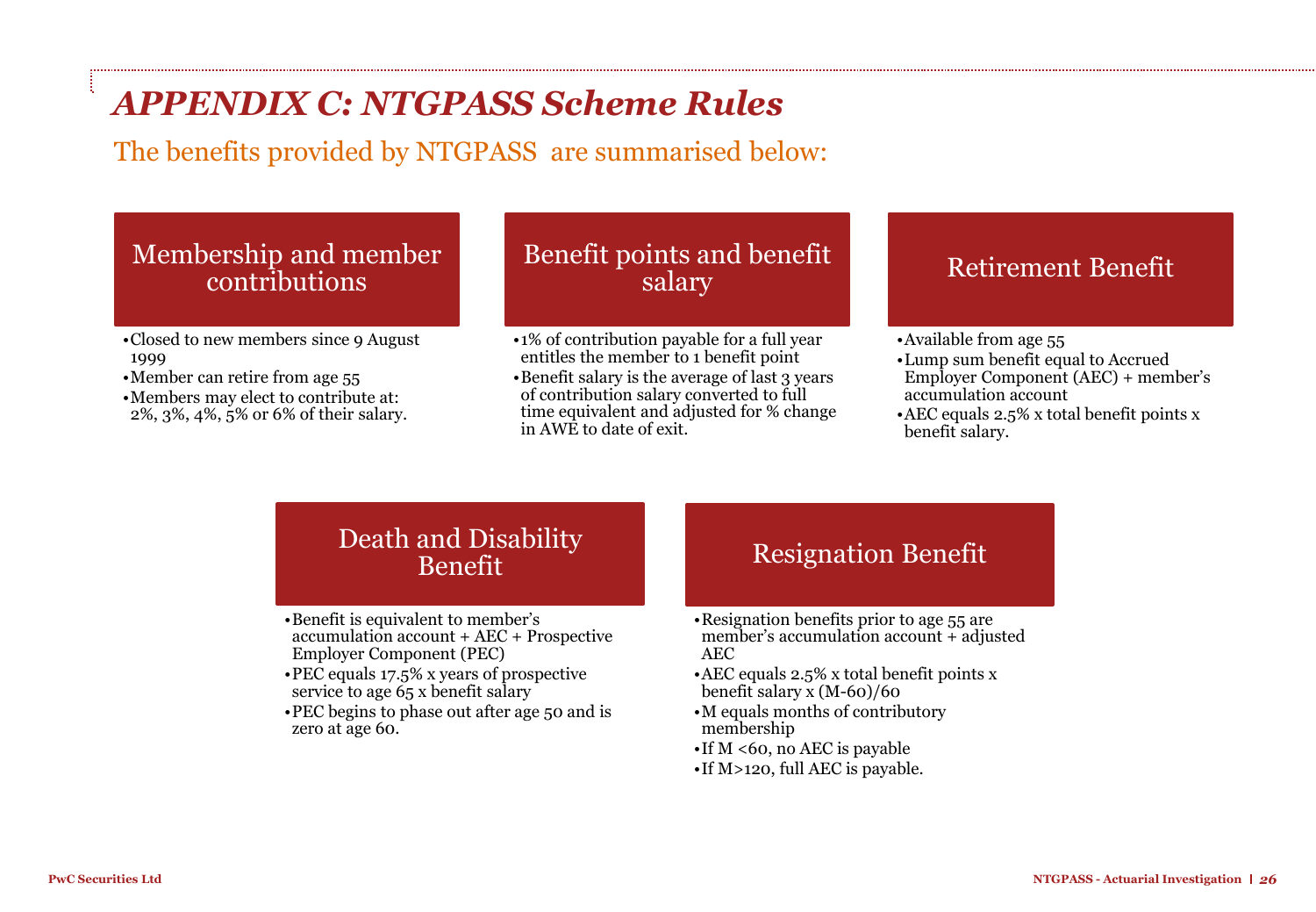## *APPENDIX D: NTGPASS – Summary of assumptions*

The 2013 assumptions, along with those used for 2016 are detailed below

### **Rates of retirement (per 100,000 people)**

| Age | 2013<br><b>Assumption</b> | 2016<br><b>Assumption</b> | <b>Change</b> (%) |
|-----|---------------------------|---------------------------|-------------------|
| 55  | 6,000                     | 6,000                     | <b>0%</b>         |
| 56  | 6,000                     | 6,000                     | 0%                |
| 57  | 6,000                     | 6,000                     | $0\%$             |
| 58  | 6,000                     | 6,000                     | 0%                |
| 59  | 8,000                     | 8,000                     | $0\%$             |
| 60  | 20,000                    | 20,000                    | 0%                |
| 61  | 15,000                    | 15,000                    | $0\%$             |
| 62  | 12,000                    | 12,000                    | <b>0%</b>         |
| 63  | 15,000                    | 15,000                    | <b>0%</b>         |
| 64  | 20,000                    | 20,000                    | <b>0%</b>         |
| 65  | 22,000                    | 22,000                    | 0%                |
| 66  | 22,000                    | 22,000                    | <b>0%</b>         |
| 67  | 22,000                    | 22,000                    | <b>0%</b>         |
| 68  | 22,000                    | 22,000                    | 0%                |
| 69  | 22,000                    | 22,000                    | $0\%$             |

 4,000 4,000 0% 35 4,000 4,000 0% 40 4,000 4,000 6% 45 4,000 4,000 6%

**Rates of resignation (per 100,000 people)**

**Assumption Change (%)**

### **MALES - Rates of death (per 100,000 people)**

|         | 2013                                                                          | 2016<br>Assumption $(t)$ Assumption $(t)$ | Change (%) |
|---------|-------------------------------------------------------------------------------|-------------------------------------------|------------|
| 20      | 23                                                                            | 20                                        | $-13%$     |
| 25      | 28                                                                            | 23                                        | $-19%$     |
| 30      | 35                                                                            | 30                                        | $-14%$     |
| 35      | 42                                                                            | 39                                        | $-7%$      |
| 40      | 52                                                                            | 50                                        | $-3%$      |
| 45      | 69                                                                            | 70                                        | $1\%$      |
| 50      | 99                                                                            | 102                                       | 3%         |
| 55      | 145                                                                           | 153                                       | 6%         |
| 60      | 227                                                                           | 226                                       | $-1\%$     |
| $\cdot$ | $1 - 0$ $\ell$ $\rightarrow$ $\ell$ $\rightarrow$ $\ell$ $\rightarrow$ $\ell$ | Arthur Association                        | .          |

### **FEMALES - Rates of death (per 100,000 people)**

|    | 2013 | 2016<br>Assumption $(t)$ Assumption $(t)$ | <b>Change</b> (%) |
|----|------|-------------------------------------------|-------------------|
| 20 | 10   | Q                                         | $-3\%$            |
| 25 | 11   | 10                                        | $-10\%$           |
| 30 | 14   | 13                                        | $-8%$             |
| 35 | 19   | 19                                        | 0%                |
| 40 | 28   | 29                                        | 3%                |
| 45 | 43   | 44                                        | 2%                |
| 50 | 64   | 65                                        | 2%                |
| 55 | 91   | 94                                        | 3%                |
| 60 | 146  | 142                                       | $-3%$             |

(1) 40% of ALT 2005-07 with improvement to 2013

(2) 40% of ALT 2010-12 with improvement to 2016

### **MALES - Rates of disability (per 100,000 people)**

|        | 2013                                         | 2016<br>Assumption $(i)$ Assumption $(i)$ | Change (%) |
|--------|----------------------------------------------|-------------------------------------------|------------|
| 20     | 41                                           | 36                                        | $-13%$     |
| 25     | 50                                           | 40                                        | $-19%$     |
| 30     | 61                                           | 53                                        | $-14%$     |
| 35     | 74                                           | 68                                        | $-7%$      |
| 40     | 91                                           | 88                                        | $-3%$      |
| 45     | 121                                          | 122                                       | 1%         |
| 50     | 173                                          | 179                                       | 3%         |
| 55     | 253                                          | 267                                       | 6%         |
| 60     | 398                                          | 396                                       | $-1\%$     |
| $\sim$ | $\sim$ $\sim$<br>$\sim$ $\sim$ $\sim$ $\sim$ | $\cdots$                                  |            |

(1) 70% of ALT 2005-07 with improvement to 2013 (2) 70% of ALT 2010-12 with improvement to 2016

**FEMALES - Rates of disability (per 100,000 people)**

|    | 2013 | 2016<br>Assumption $(t)$ Assumption $(t)$ | Change (%) |
|----|------|-------------------------------------------|------------|
| 20 | 17   | 16                                        | $-3\%$     |
| 25 | 18   | 17                                        | $-10\%$    |
| 30 | 24   | 22                                        | $-8%$      |
| 35 | 34   | 34                                        | $0\%$      |
| 40 | 50   | 51                                        | 3%         |
| 45 | 75   | 77                                        | $2\%$      |
| 50 | 111  | 114                                       | 2%         |
| 55 | 160  | 165                                       | 3%         |
| 60 | 255  | 248                                       | $-3%$      |

 4,000 4,000 0% 55 4,000 4,000 6%

**Age <sup>2013</sup>**

**Assumption**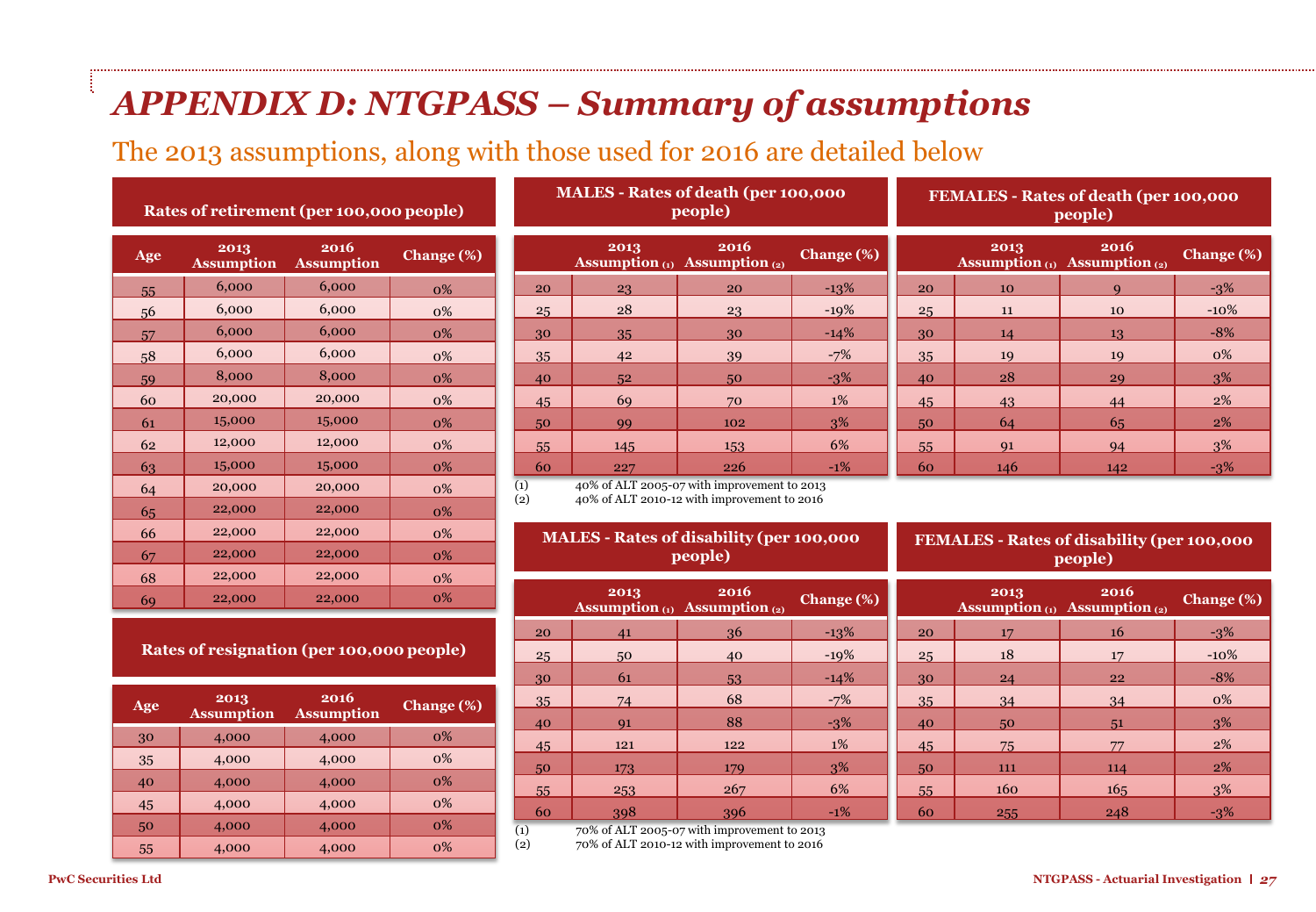# *NTGPASS Assumptions*

The financial assumptions are stated below:

### **Financial Assumptions**

| <b>Assumption</b>       | 2016                                                   | 2013       |
|-------------------------|--------------------------------------------------------|------------|
| <b>Discount rate</b>    | 2.0% pa                                                | $3.8\%$ pa |
| <b>Salary Inflation</b> | 3.0% pa for<br>first year and<br>4.0% pa<br>thereafter | 4.5% pa    |
| <b>Inflation(CPI)</b>   | 2.5% pa                                                | 2.5% pa    |

- This is an unfunded scheme so interest is not earned
- We have used a salary increase rate of 3.0% per annum for the first year and 4.0% per annum thereafter, as confirmed by the Department of Treasury and Finance
- Discount rate is based on yield on a 10 year Commonwealth government bond
- Discount rate is consistent with that required to be used for accounting purposes (AASB119).